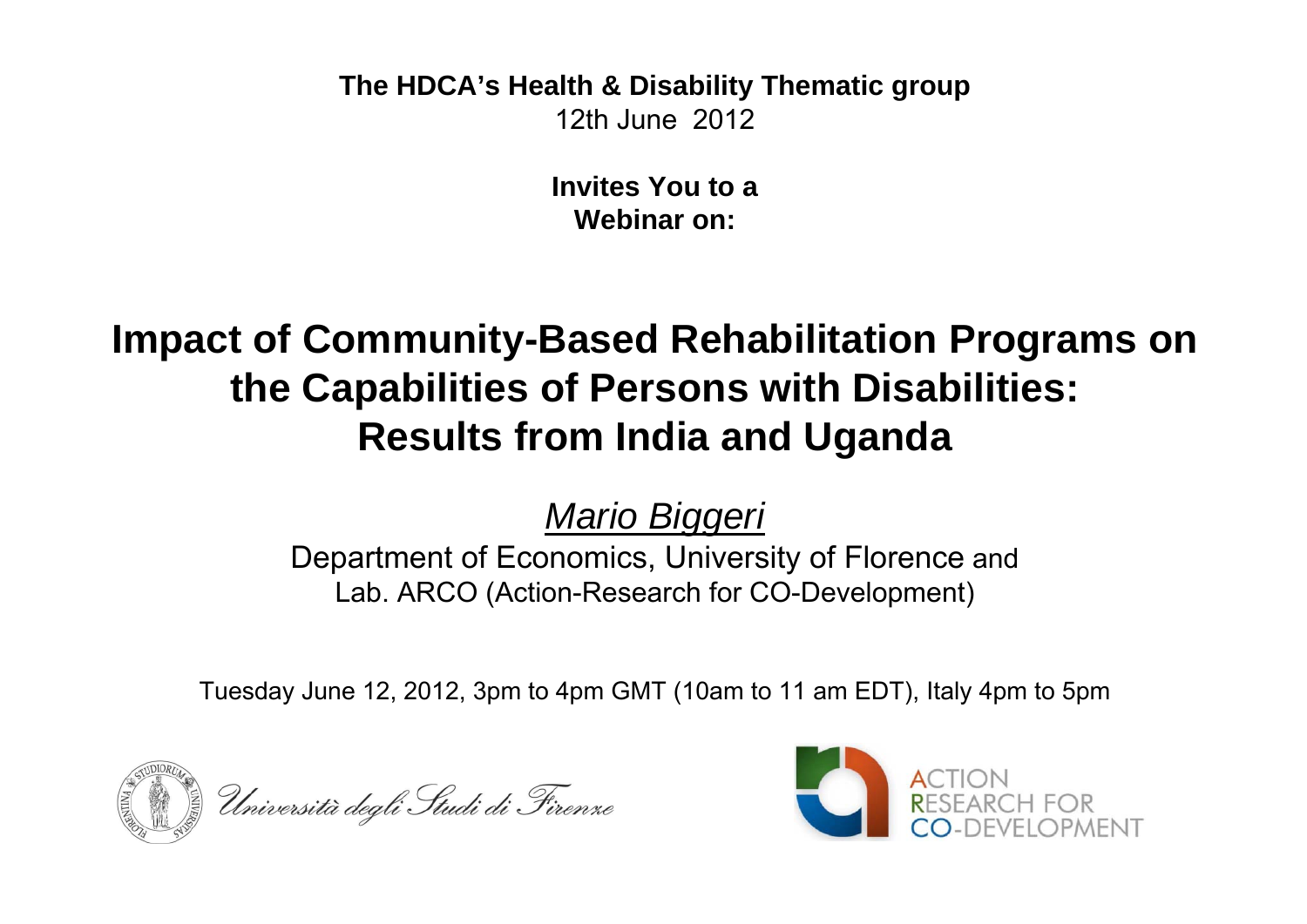## **The objectives of this seminar are two**

- 1) To present IE research on CBR in India and Uganda
- 2) To present qualitative and quantitative impact evaluation methodologies for CBR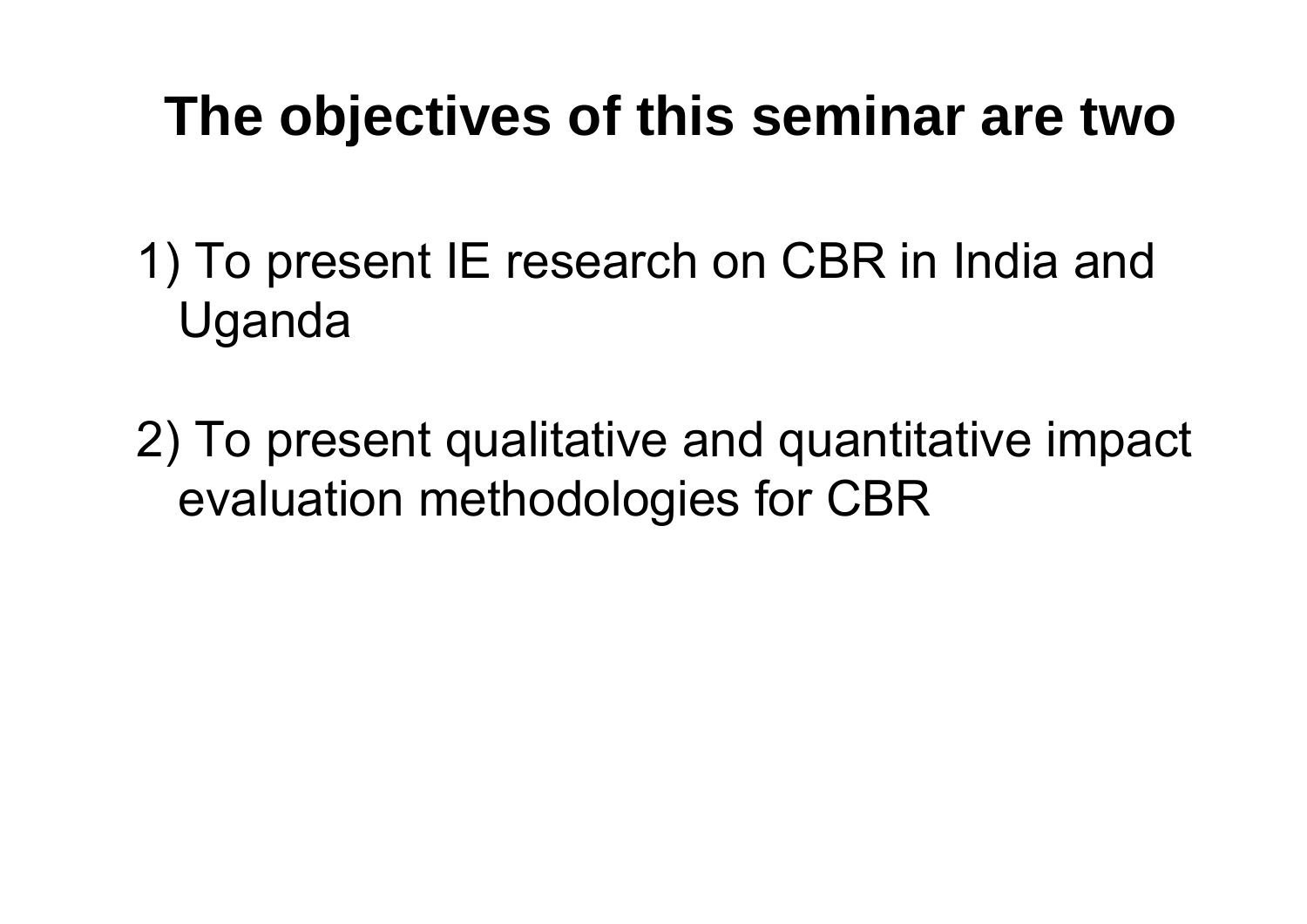### **Structure of the presentation**

- 1. Brief introduction to impact evaluation
- 2. Background: disability models and CBR programsCommunity Based Rehabilitation (CBR)
- 3. Case study: impact evaluation of a CBR program on PwD in Mandya and Ramanagaram Districts (Karnataka, India)
- 4. Case study: impact evaluation of a CBR program on PwD in West-Nile (Uganda)
- 5. General conclusions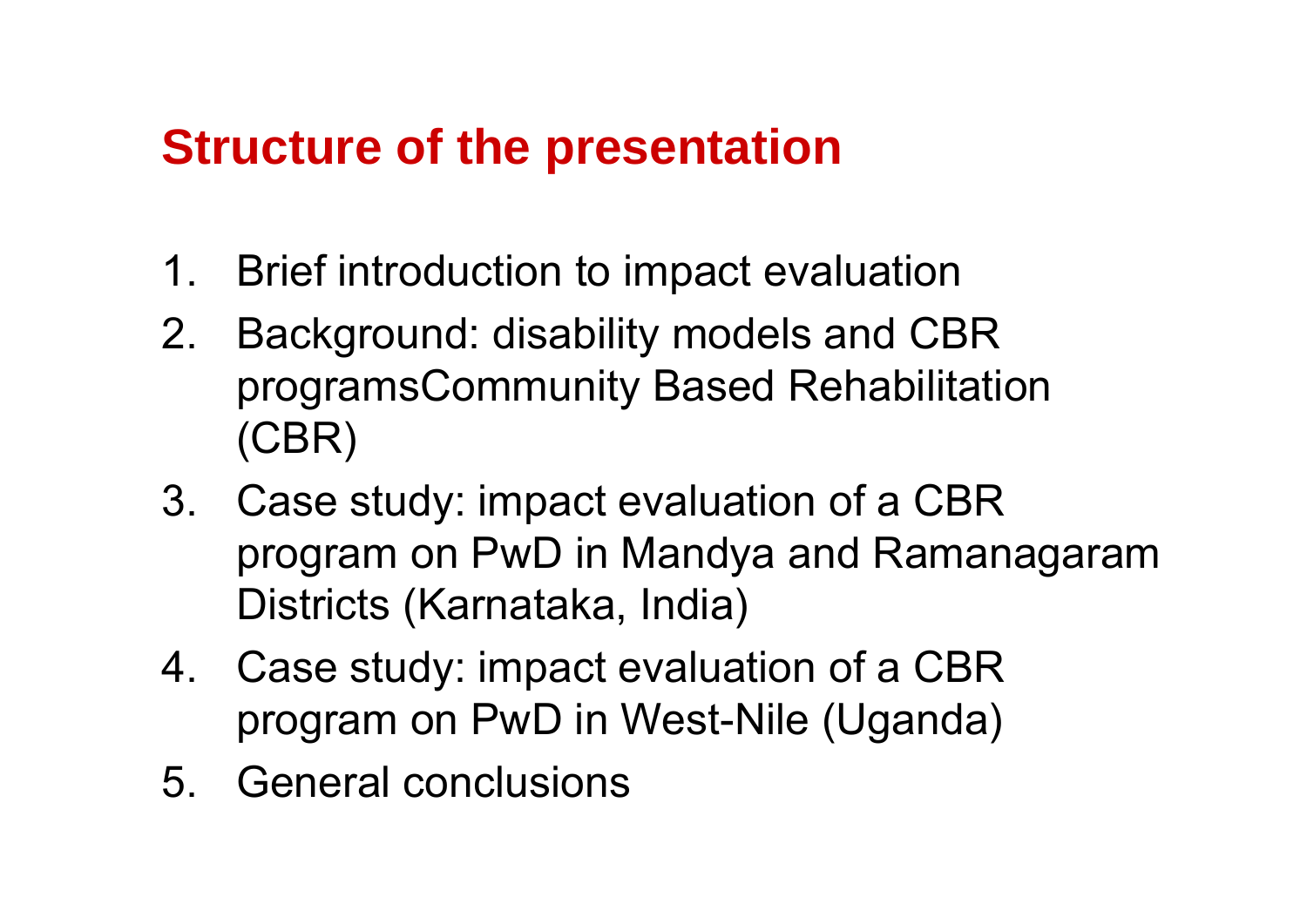# **1. Brief introduction to impact evaluation**

### • **Two main objectives of IE (standard distinction)**

- $\triangleright$  Measuring the impact  $\rightarrow$  quantitative methods
- $\triangleright$  Understanding the process  $\rightarrow$  qualitative methods

### **Definition of a Mixed-Method based study**

*"a study qualifies as adopting a mixed methods approach if qualitative data collection and analysis are explicitly included in the study design "* (White, 2008)

- $\triangleright$  Integration of methodologies
- $\triangleright$  confirming/reinforcing, refuting, enriching, explaining the findings
- $\triangleright$  Merging findings
- ¾**Bridging by closing the distance**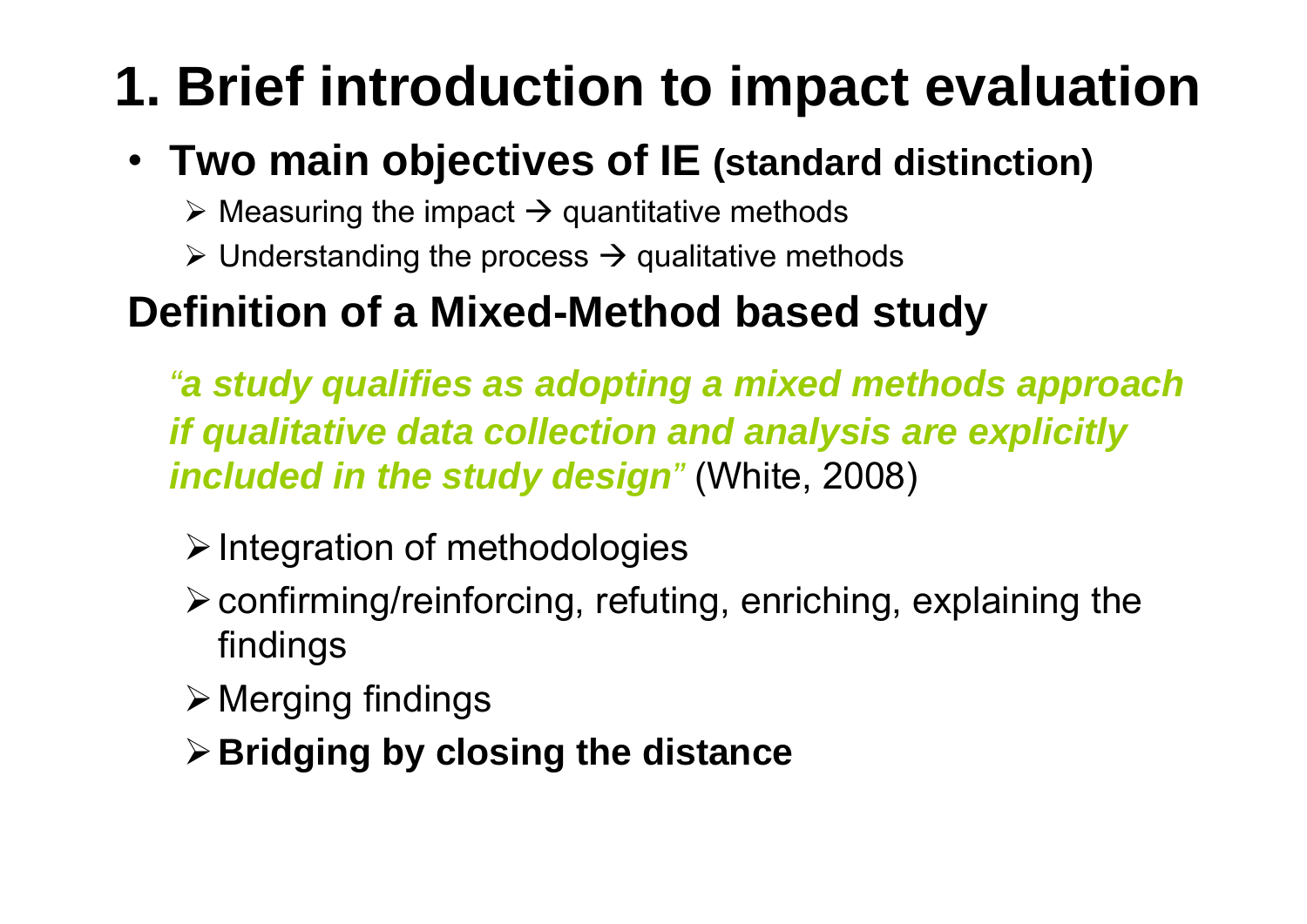### **Brief introduction to impact evaluation**

Why IE?

Evidence-Based Policy Making

- Provide robust and credible evidence on performance and if program achieved its desired outcomes overall info
- Cause and effect questions $\rightarrow$  examines outcomes and tries to assess what difference the intervention makes in outcomes
- Counterfactual  $\rightarrow$  comparison group
- Different modalities of IE: prospective vs retrospective

How to formulate evaluation questions and hypotheses that are useful for policy?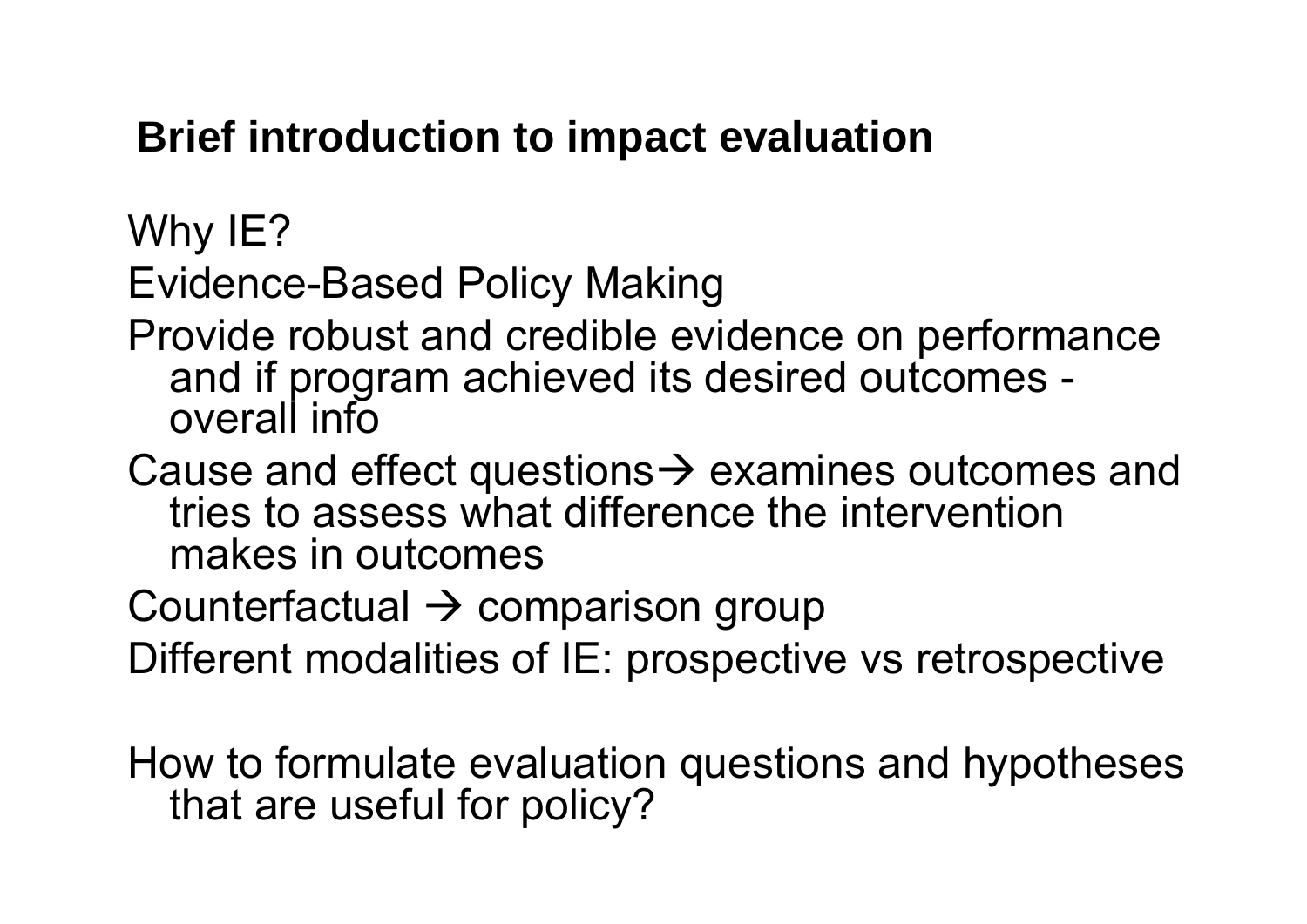## **IE - IMPACT EVALUATION – theory of change**

How to formulate evaluation questions and hypotheses that are useful for policy?

This is based on a theory of change, which is a description of how an intervention is supposed to deliver the desired results. It describes the causal logic

 $\rightarrow$  cause-and-effect and can be modelled through logic models, logical frameworks and outcome models and with results chains



or by using theoretical models in our exercise  $\rightarrow$  CBR matrix, the CA and the HR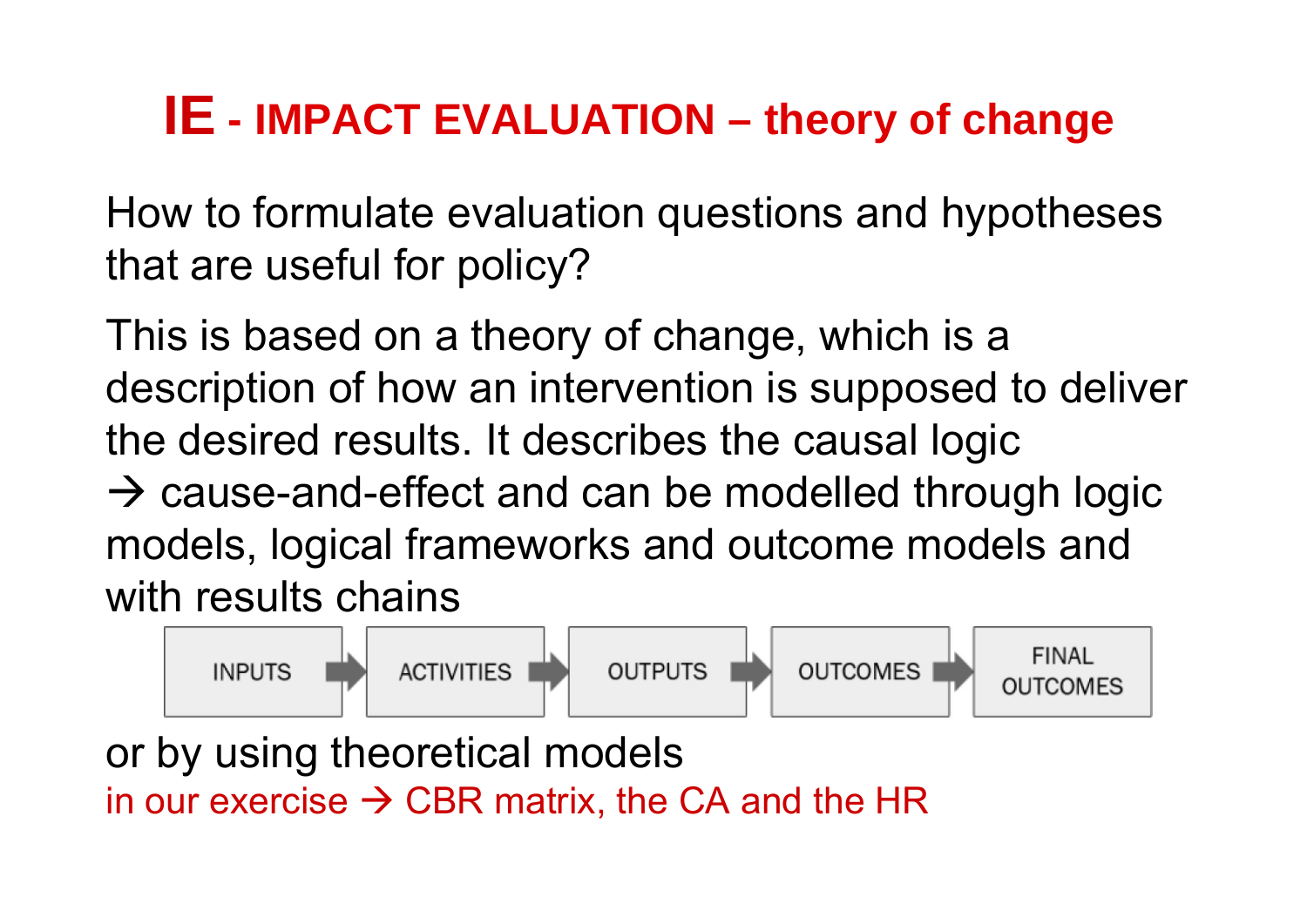#### **Basic Questions Questions**

**Evaluating the effect of a policy supporting people with disabilities disabilities (PWDs)** 

- 9 **WHAT do WHAT do we want to measure measure?**
- 9 **WHO are the people WHO are the people we want to measure measure these effects effects on?**
- $\checkmark$  HOW can we identify the causal effect of the **policy defined defined above?**

**The three questions questions can be considered considered and defined defined in a Causal Inference Inference approach approach**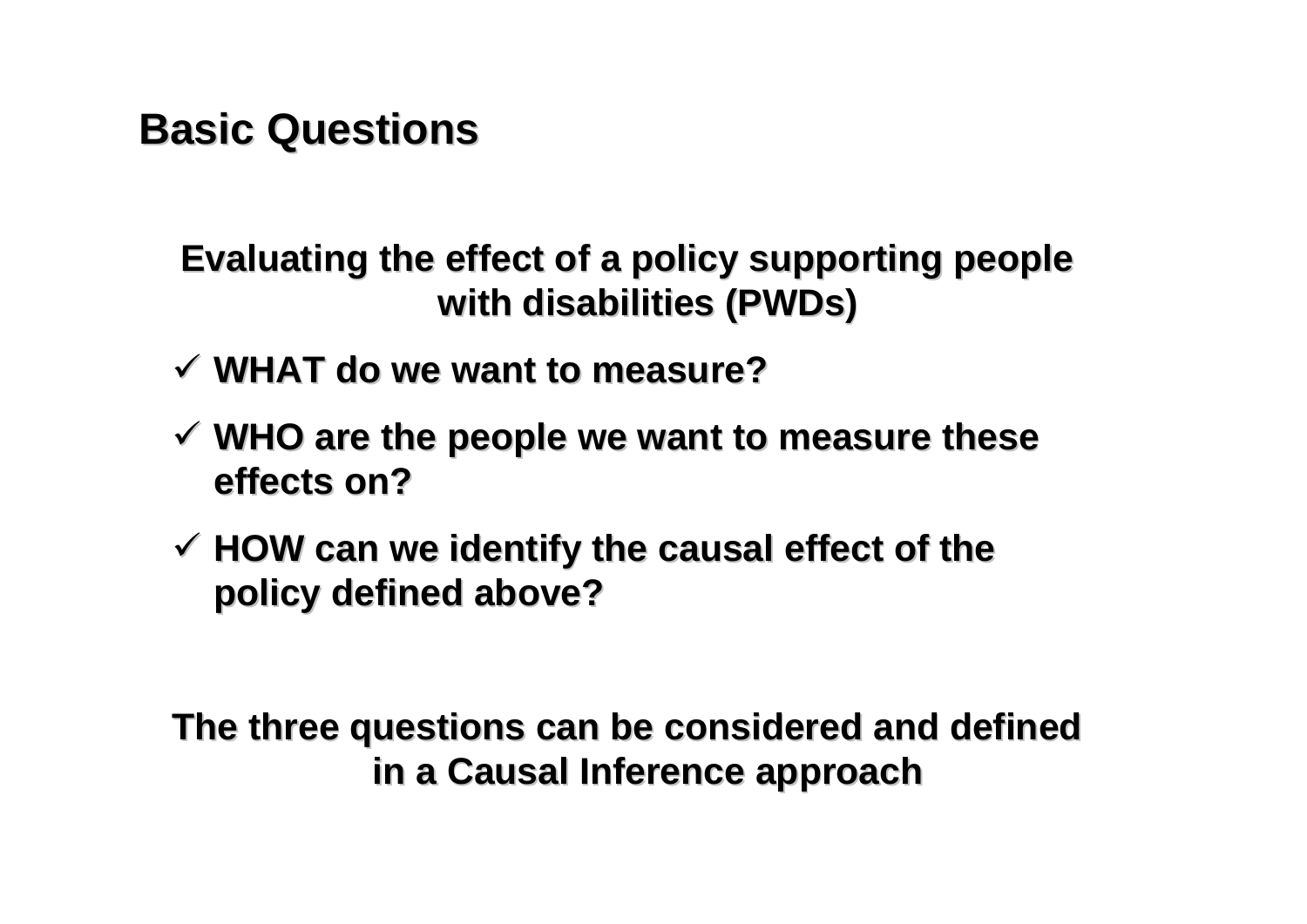## **Causal Inference and Counterfactuals**

*What is the impact or causal eff ect of a program P on an outcome of interest Y?*

> α = (*Y* | *P* = 1) − (*Y* | *P* = 0) basic impact evaluation formula

the causal impact (α) of a program (*P*) on an outcome ( Y) is the diff erence between the outcome ( *Y*) with the program (in other words, when *P* = 1) and the same outcome ( *Y*) without the program (that is, when  $P = 0$ )

 $\rightarrow$  Same individual with and without participation in a program. We can think of this as *what would have happened* if <sup>a</sup> participant had not participated in the program  $\rightarrow$  the second term of the formula (*Y* | *P* = 0) cannot be directly observed for program participants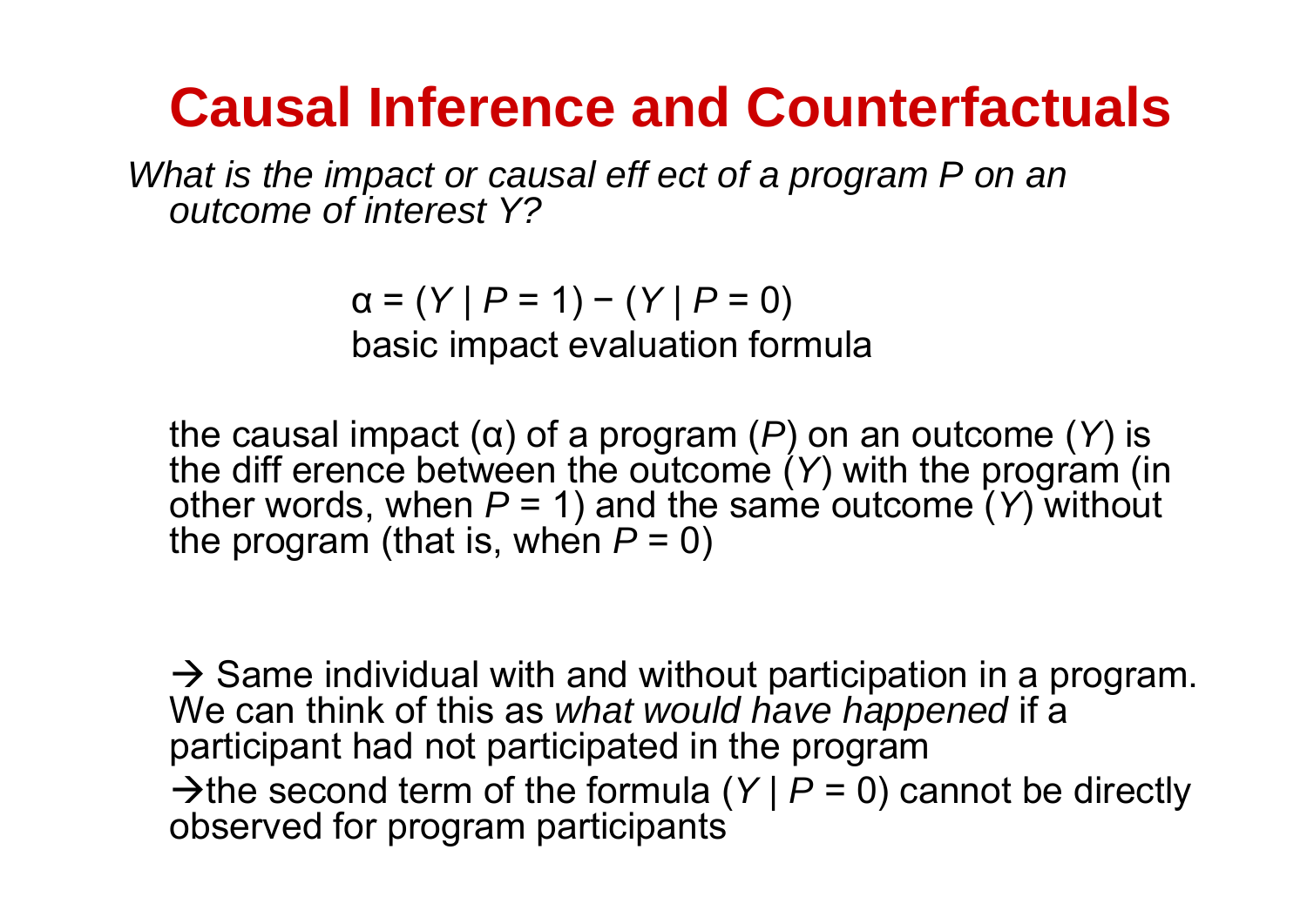#### A valid **comparison group** follows three conditions:

a) treatment group and the comparison group must be identical in the absence of the program

b) the treatment and comparison groups should react to the program in the same way

c) the treatment and comparison groups cannot be differentially exposed to other interventions during the evaluation period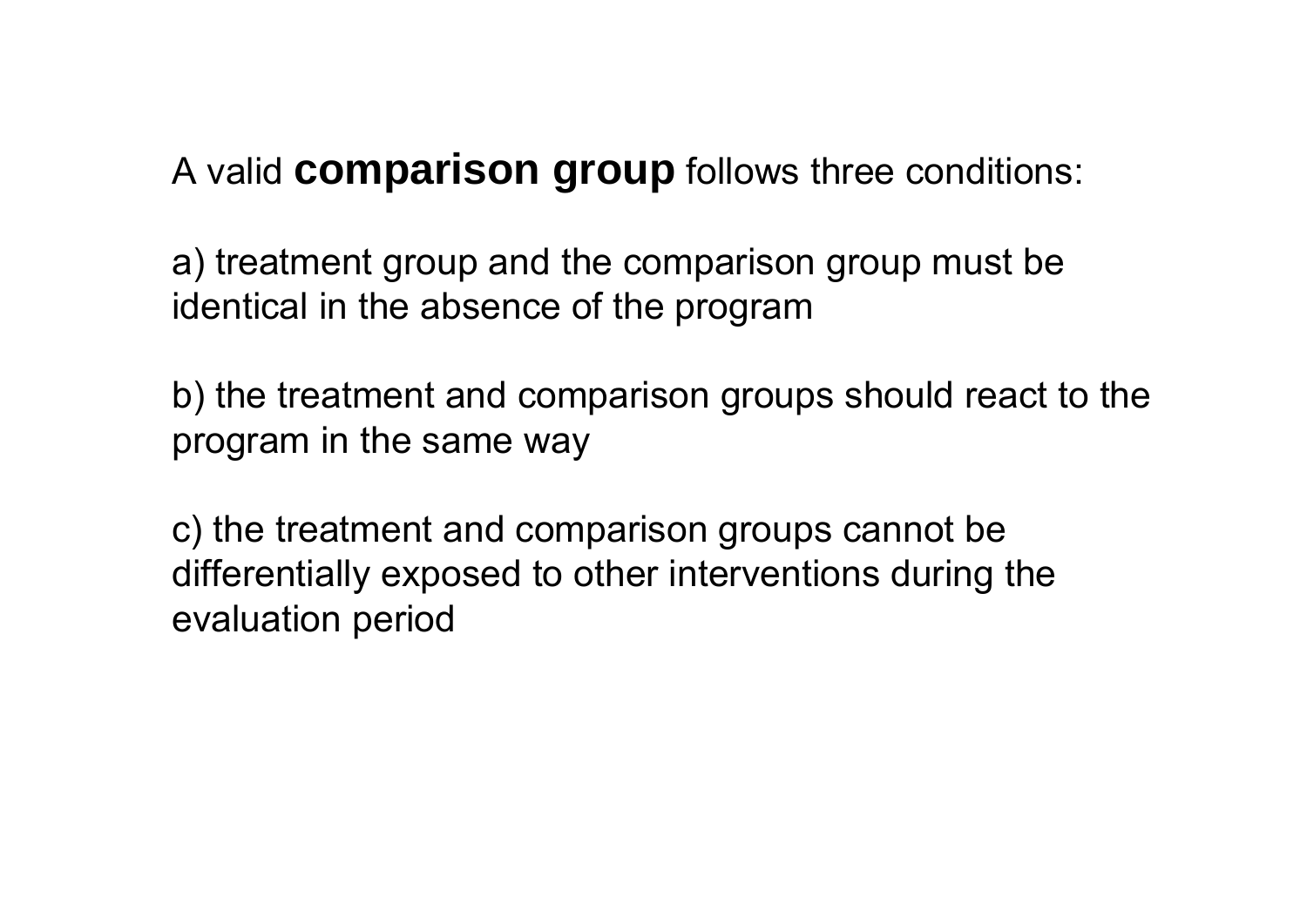## **An IE procedure based on mixed methods should**

- •be replicable
- •be really enforceable
- •**allow to create a continuous relation**
- **between quantitative and qualitative methods**
- •**allow to triangulate findings achieved**
- **through qualitative and quantitative methods**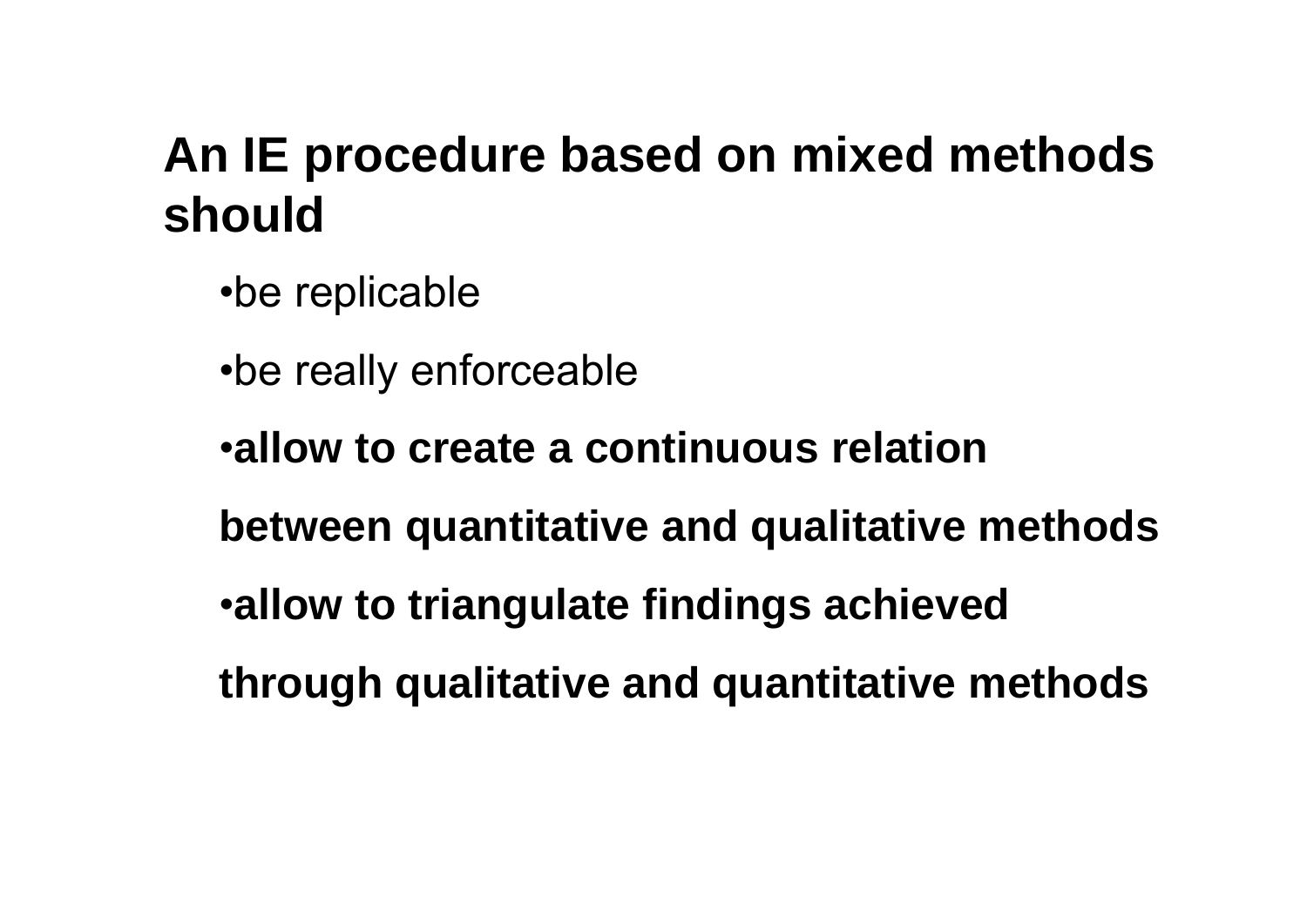## **2. Background: disability models and CBR programs**

- - Theoretical issue and theory of change
	- -**Immaterial aspects of Well-being (stigma)**
	- **community dimension**
	- **Time dimension**
	- $\rightarrow$  theoretical challenge
	- **CBR manual, CBR Matrix (WHO et al. 2010)**
	- **Capability Approach (Sen, 1999)**
	- **CRPD (2006)**

### Æ **Opportunity based theoretical framework**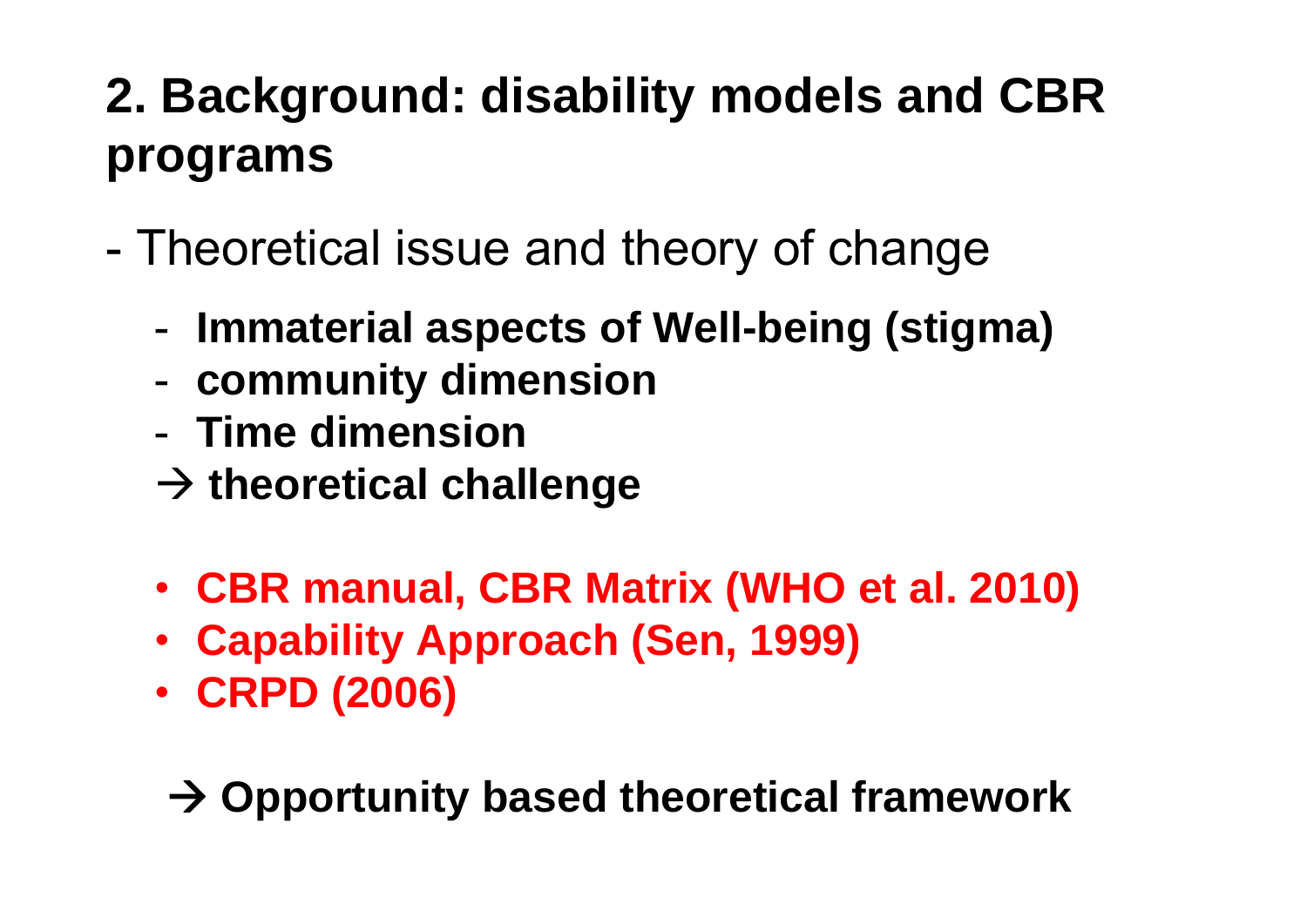# **Measuring Disabilities**

- • **A continuum between no-disability and disability – mild, moderate, severe, profound**
- •**Context specific disability**
- • **Can be temporary, permanent, progressive**
- **Can be associated with a disease**
- • **Disabling barriers of disease can be disabilities**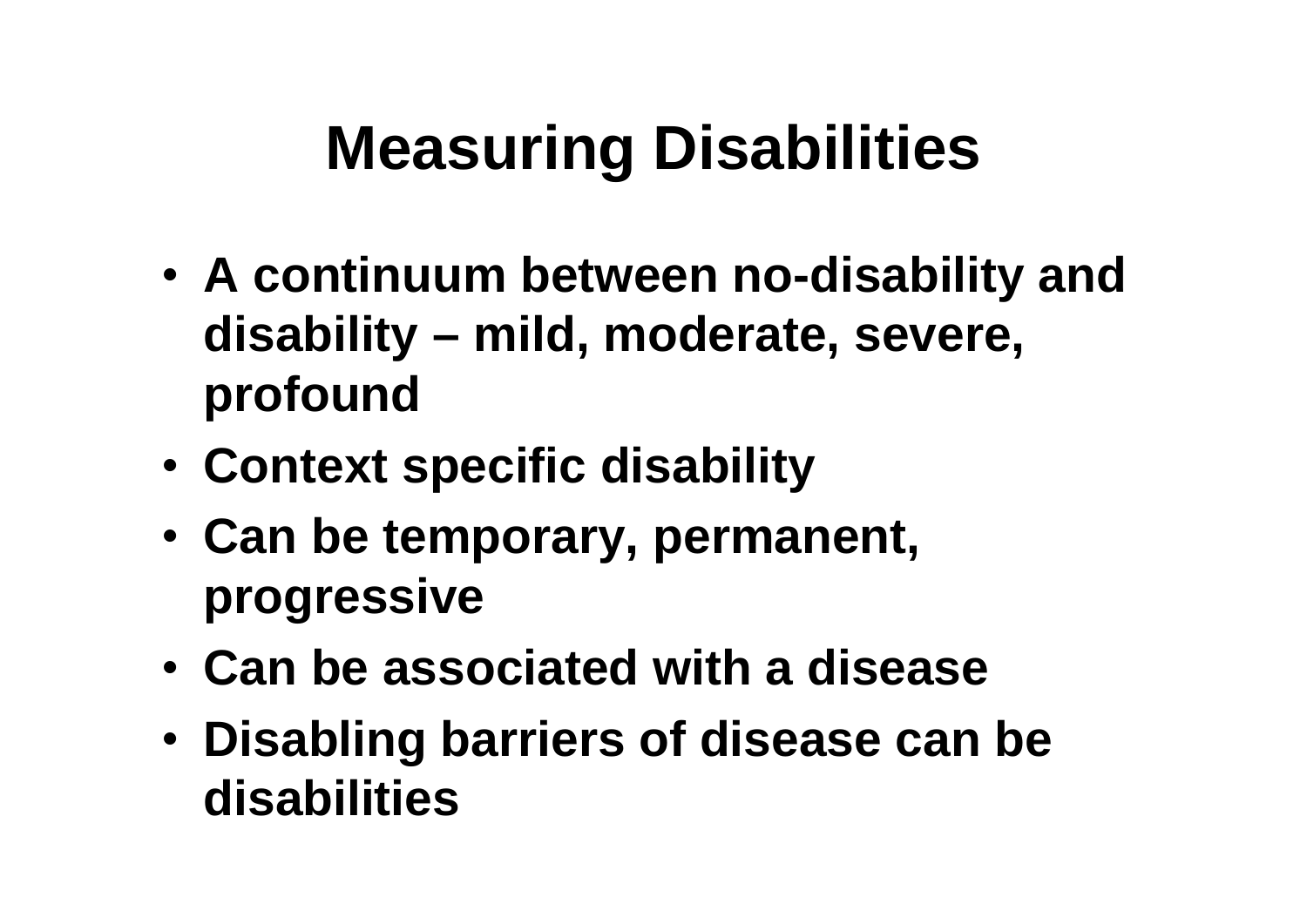- • **Disability: Different models**
	- – **Traditional - outside human control, mainly negative**
	- – **Medical – something wrong/abnormal/incorrect with the person**
	- – **Social – the way society & community is organised, it creates barriers and creates disabilities**
	- – **Human rights – all should have the equal opportunities and rights**
	- –**Capability approach**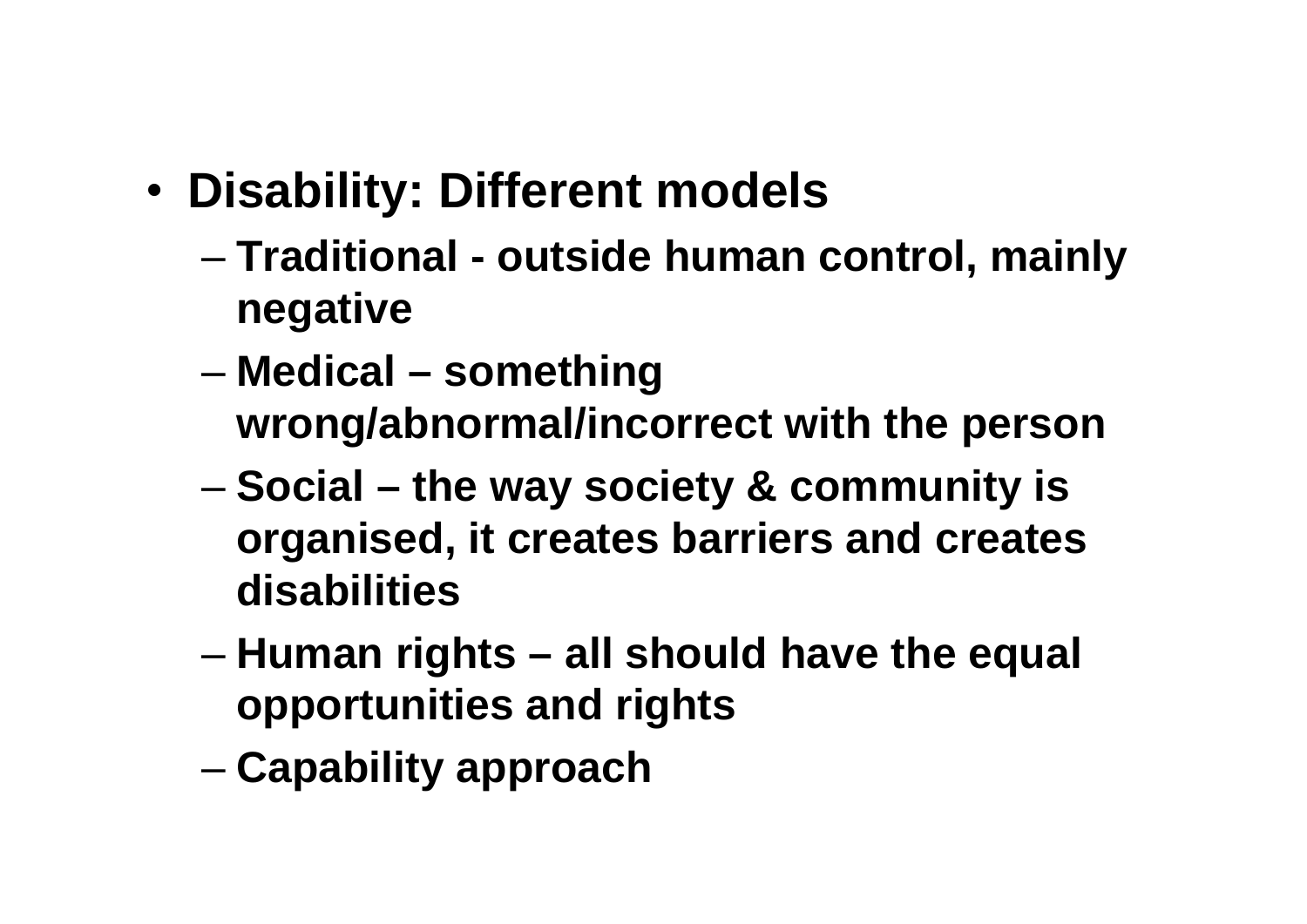### **CBR Programs**

- $\bullet$  CBR programs are considered fundamental to improve the wellbeing of people with disabilities, and for fostering their participation in the community and society at large (Cornielje, 2009; Sharma, 2007).
	- $\rightarrow$  Inclusive development and
	- $\rightarrow$  Equalization of Opportunities
- CBR programmes are also considered to be the most cost-effective approach to improve the wellbeing of people with disabilities, in comparison with care in hospitals or rehabilitation centres (Mitchell, 1999).
- About the most important areas for measuring impact of CBR projects on their lives: Accessing assistive devices; changes in self-confidence; people call them by their names; greater participation in family discussions and decisions; ability to influence and change services to make them accessible such as shifting of certain government services to ground floor in a building; discussing problems in self-help groups and start to save money;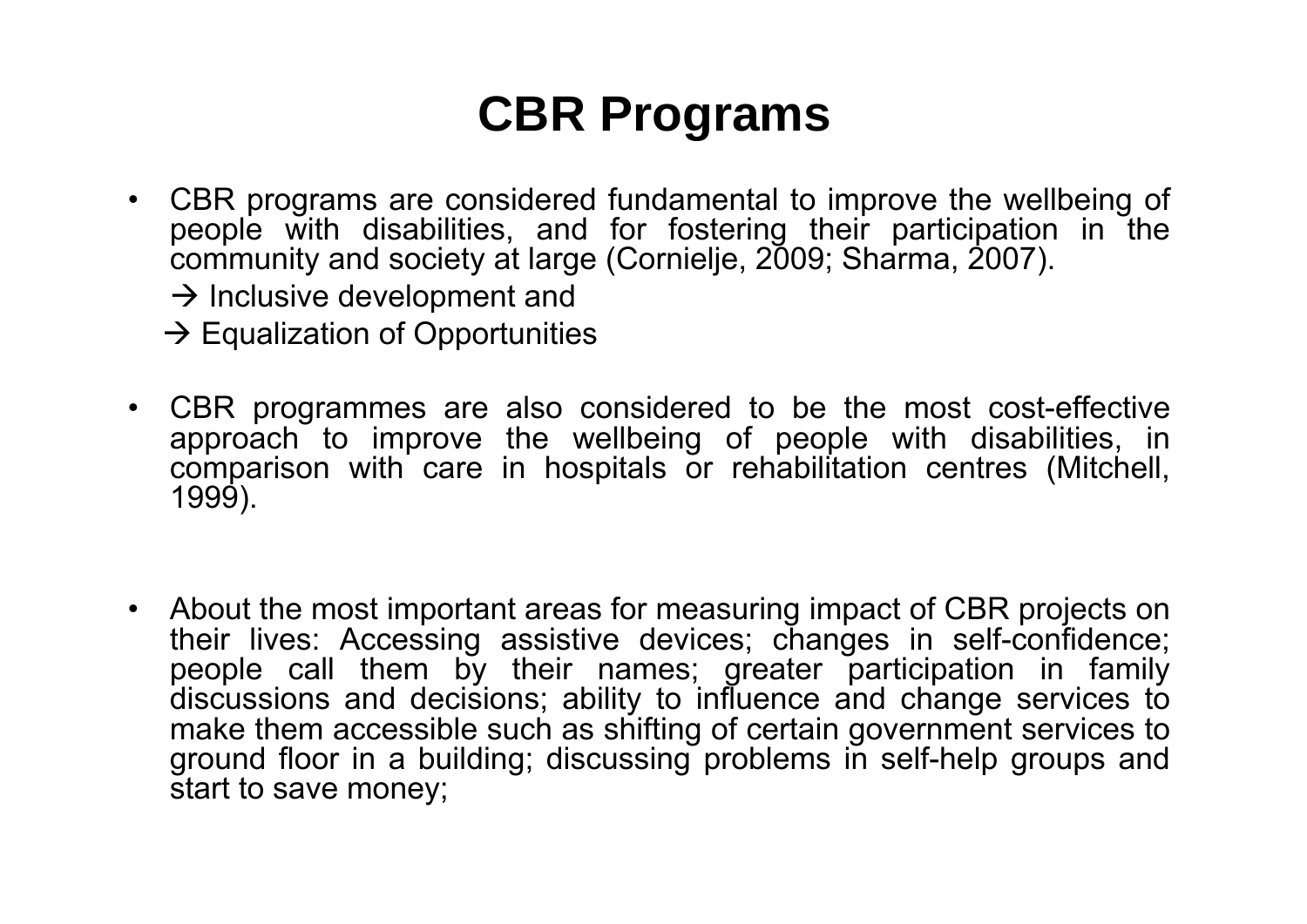### **CBR literature**

- Alavi and Kuper (2010) identify a total of 51 studies evaluating the impact of rehabilitation for people with disabilities in Africa, Asia and Latin America (only two of these studies evaluating CBR programmes or services used a comparison group)
- Considering that this is a worldwide survey of researches and methods, the literature can be considered still limited especially from an overall impact point of view.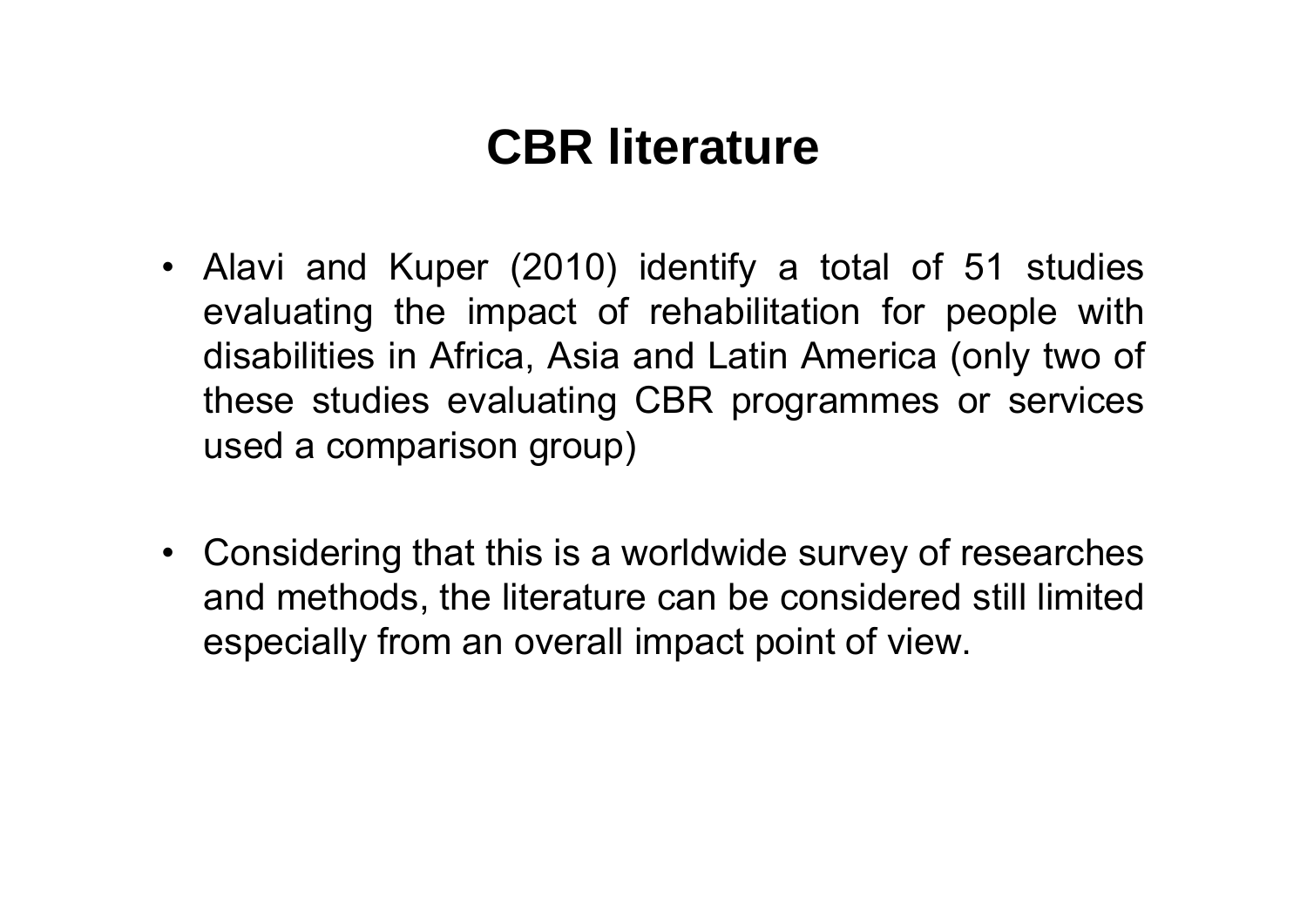#### Different stakeholders of a CBR programme



Source: WHO (2010a, p. 42)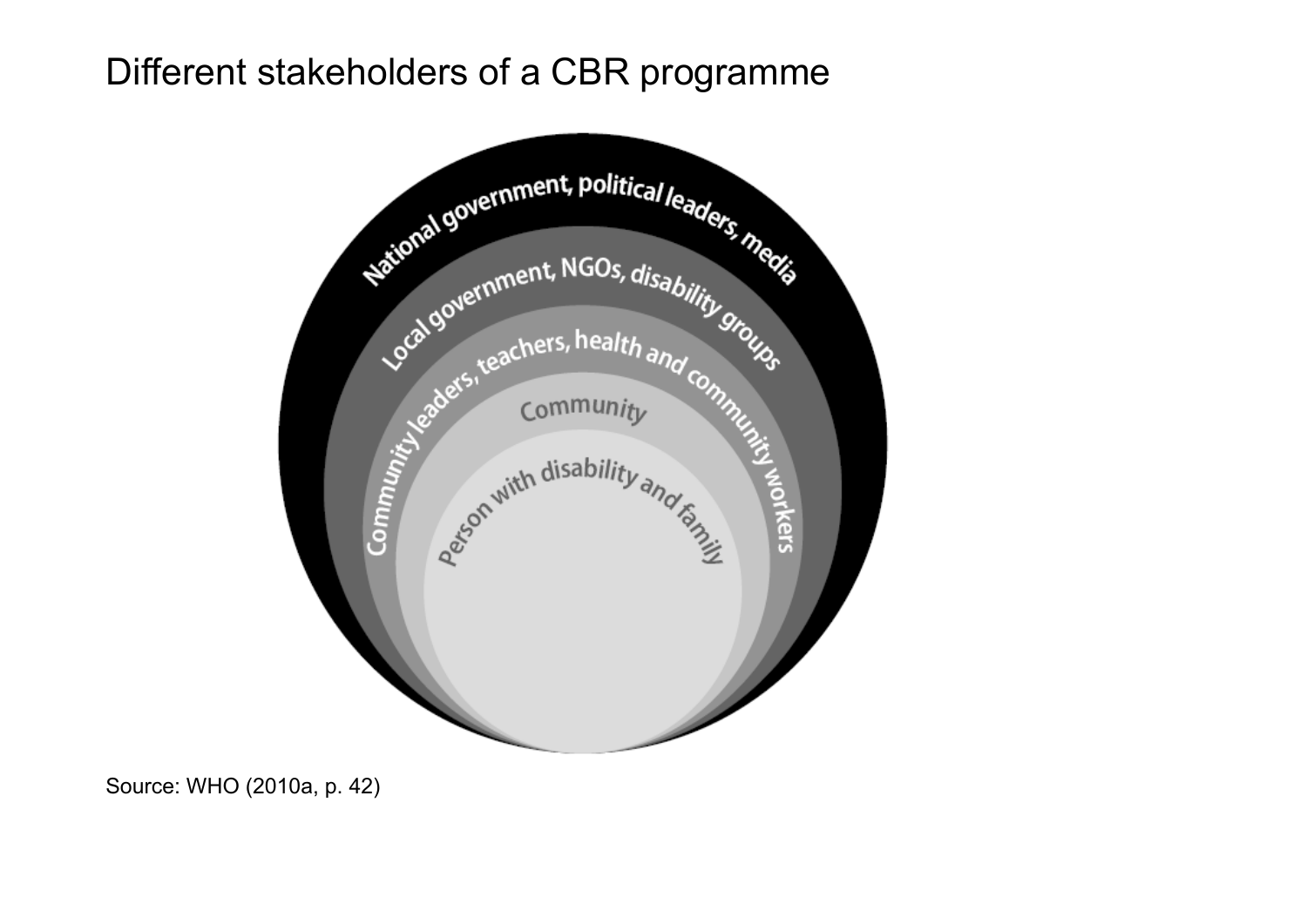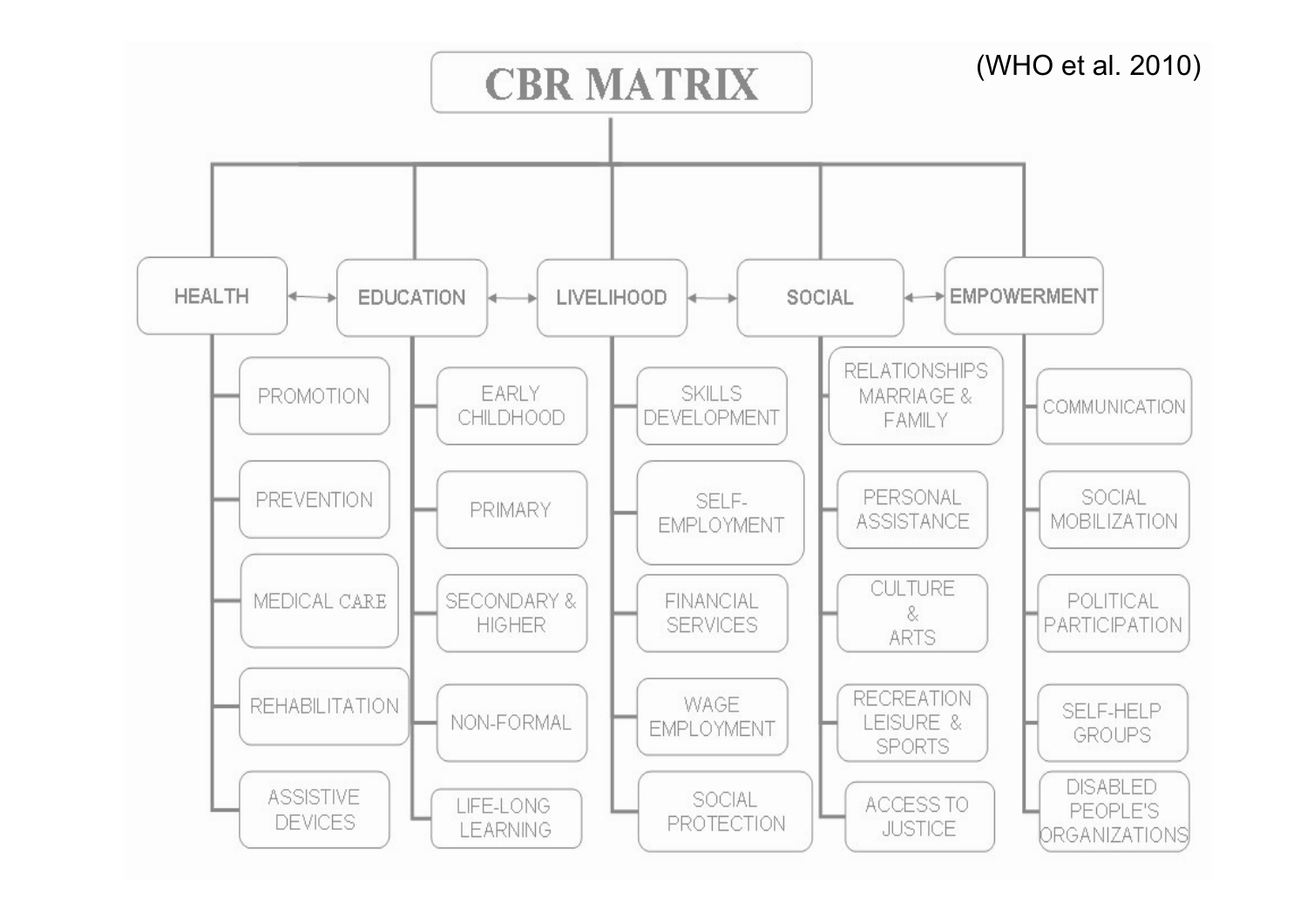"**CBR programmes are not expected to implement every component and element of the CBR matrix**. Instead the matrix has been designed to allow programs to select options which best meet their local needs, priorities and resources. In addition to implementing specific activities for people with disabilities, CBR programs will need to develop partnerships and alliances with other sectors not covered by CBR programs to ensure that people with disabilities and their family members are able to access the benefits of these sectors" (WHO 2010)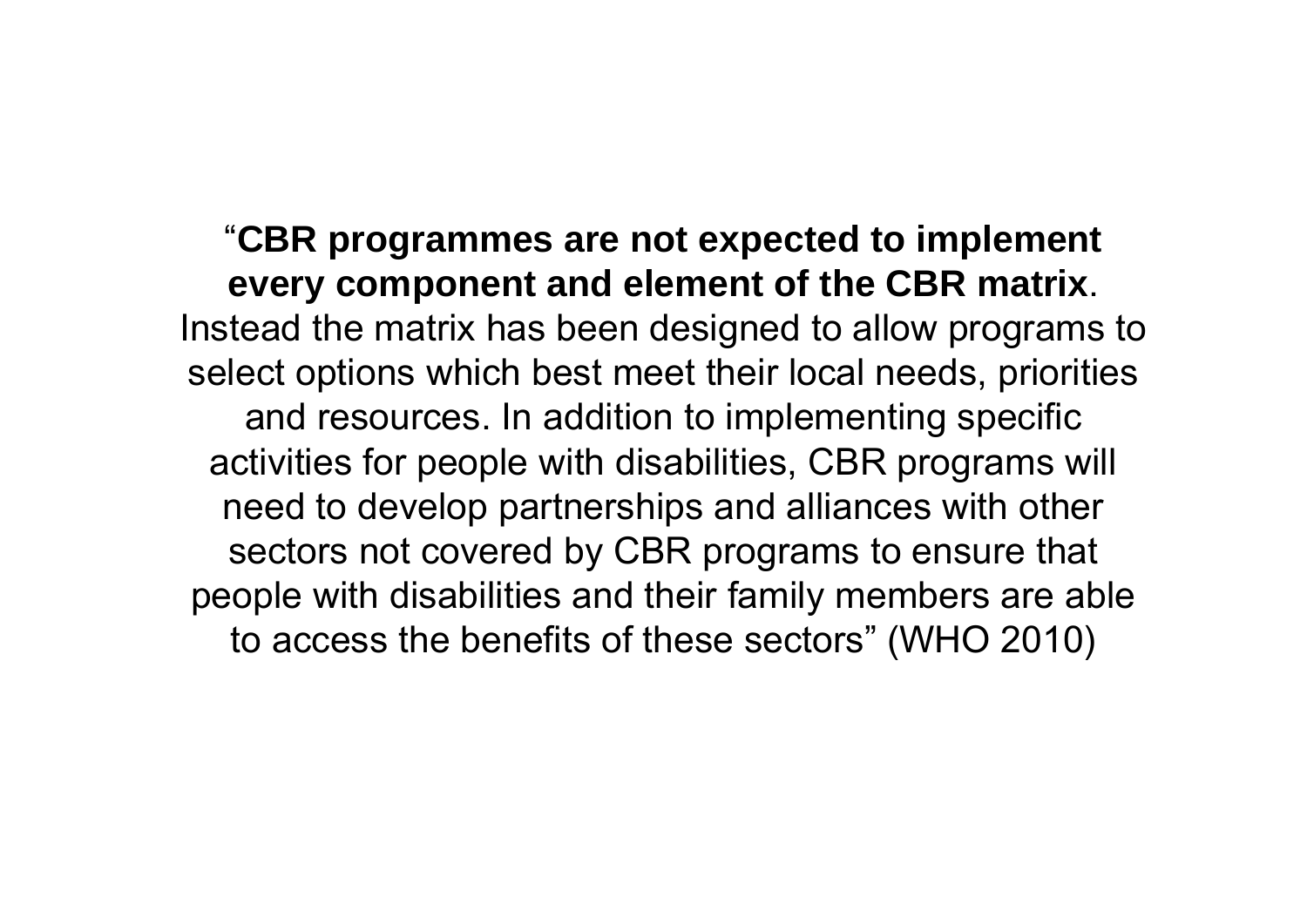## **3. Case study: impact evaluation of a CBR program on PwD in Mandya and Ramanagaram Districts (Karnataka, India)**

- Desk review
- 1. Quantitative based on standard information collection instrumentsincluding questionnaire, participation scale
- 2. Qualitative
- 3. Emancipatory research decided and conducted by persons with disabilities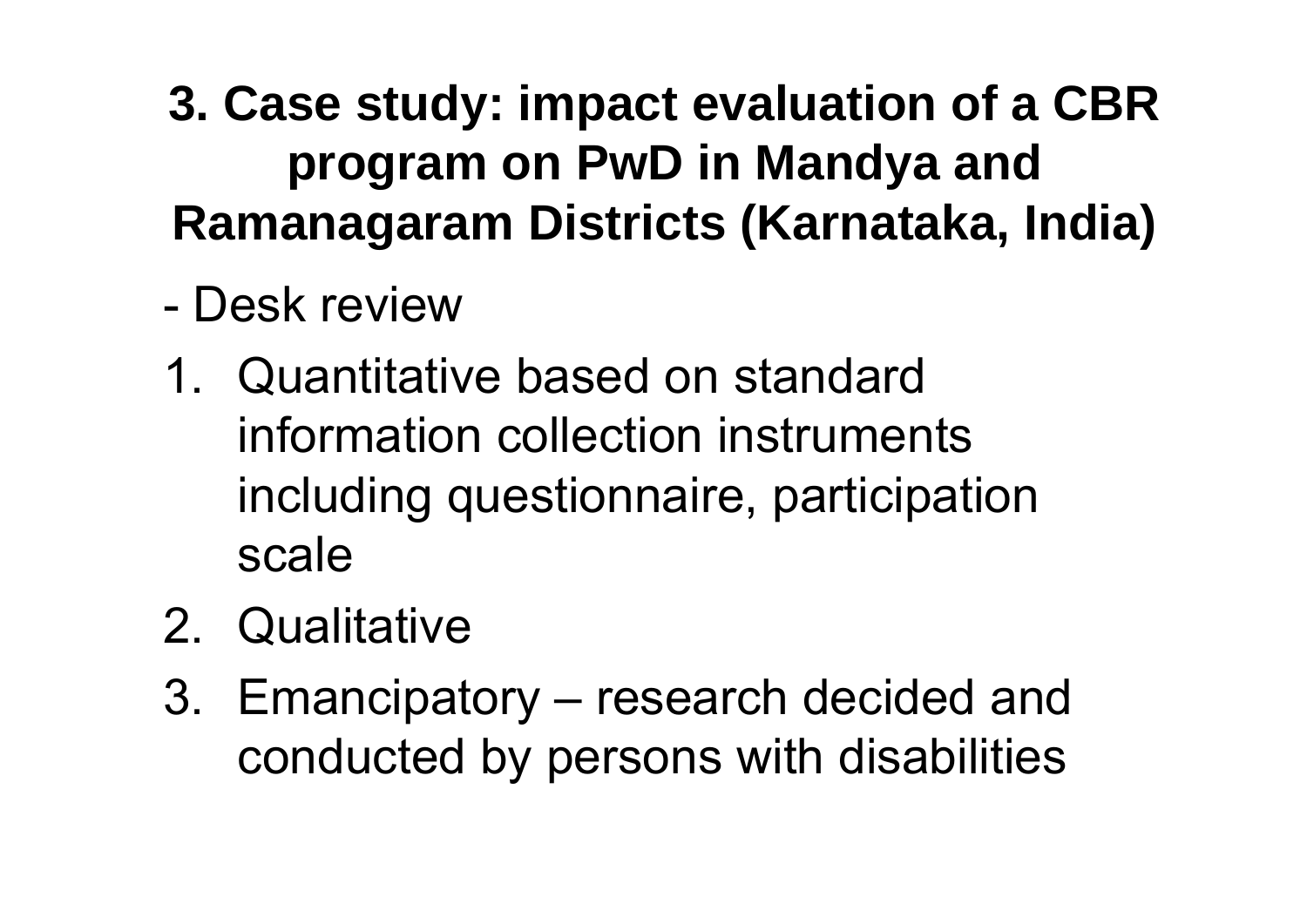#### **CBR programmes in Mandya and Ramanagaram districts - Karnataka State, India – AIFO**

The CBR project managed by SRMAB (Sri Raman Maharishi Academy for Blind) called Malavalli Project was initiated in 1997 in 25 villages, now reaches to about 1300 villages spread over 5 *taluks* (sub-districts) with around 11,000 persons with disabilities belonging to all the different groups of disabilities.

The CBR project managed by **MOB** (Maria Olivia Bonaldo) called Mandya Project was initiated in 1998 in 4 villages, now reaches to *1200* villages spread over 4 sub-districts and reaches about 10,000 persons with disabilities belonging to all the different groups of disabilities.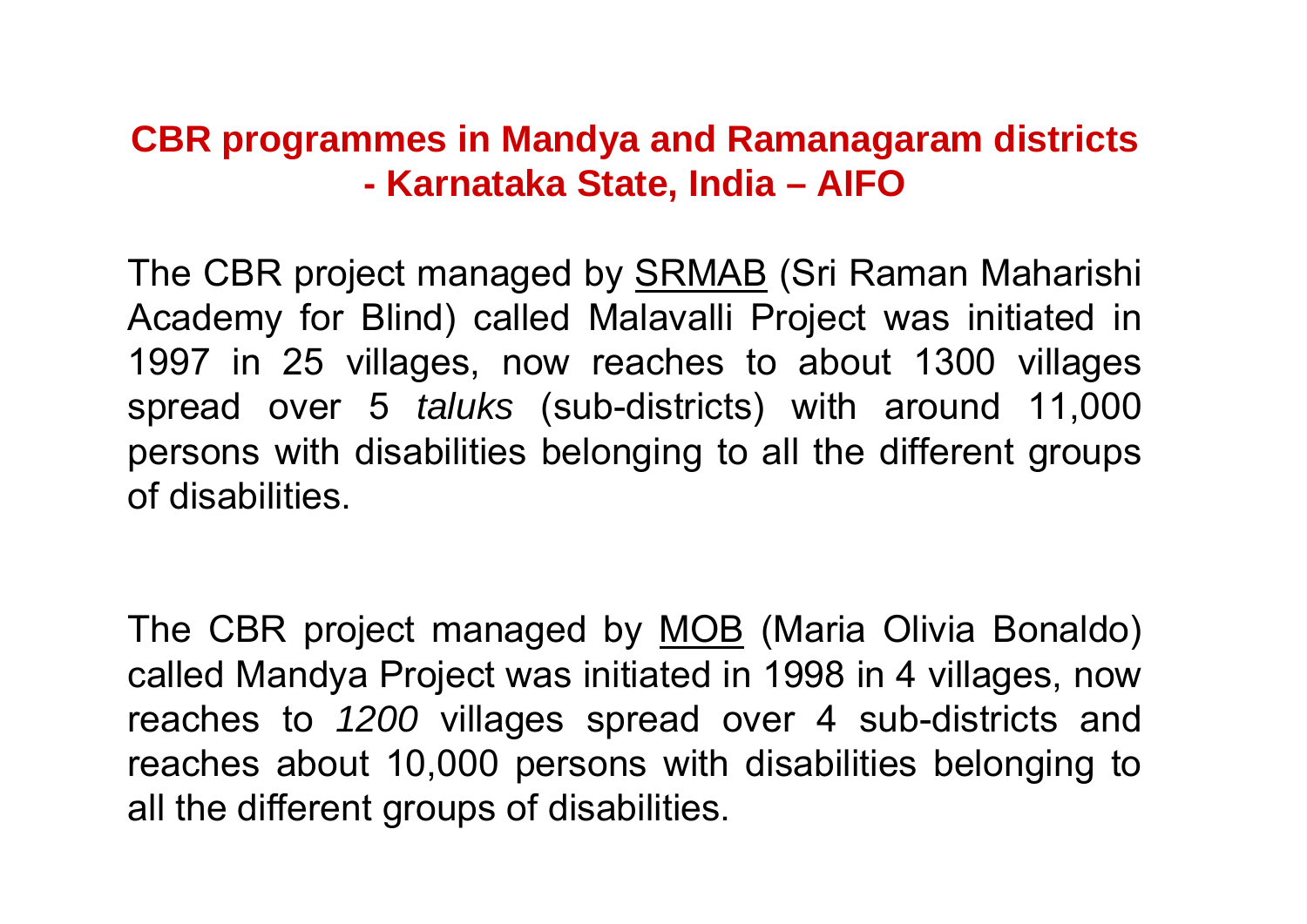## **Sampling scheme**

3 variables chosen for stratification of first stage units:

 $\checkmark$  Size of the Village (more/less than 1,000 units)

 $\checkmark$ Geographical position

 $\checkmark$  Year the CBR started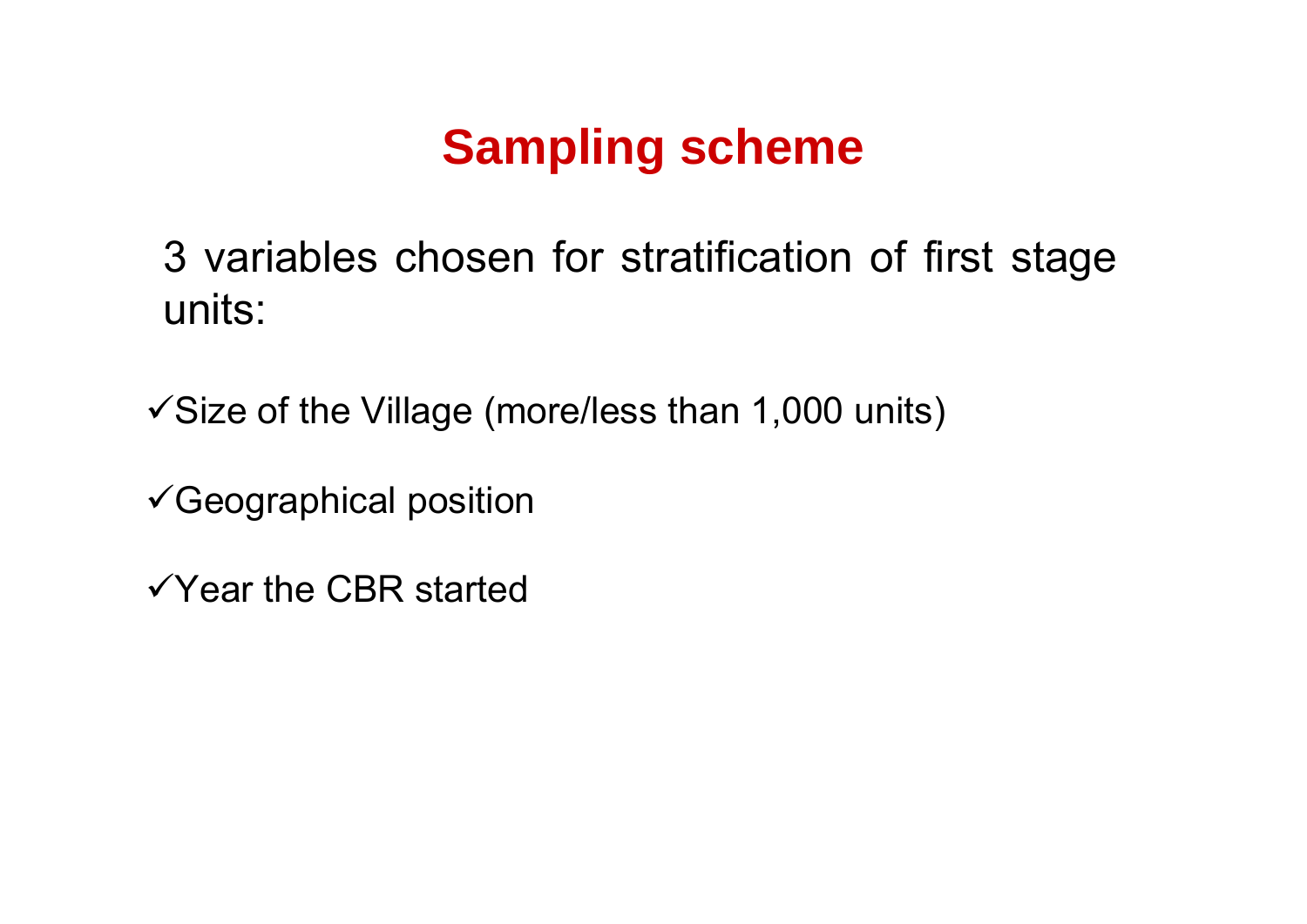### **Questionnaire for the Outcome variables**

**Most of the outcome variables (section 4) will be measured at various fixed moments in time (e.g. 2002 – 2006 – 2009)**

**This can seem time-consuming (and probably it is!) but it is very important for at least two purposes:** 

- **1) For the relative comparison approach**
- **2) It allows to use the same unit as treated or control depending on the instant considered**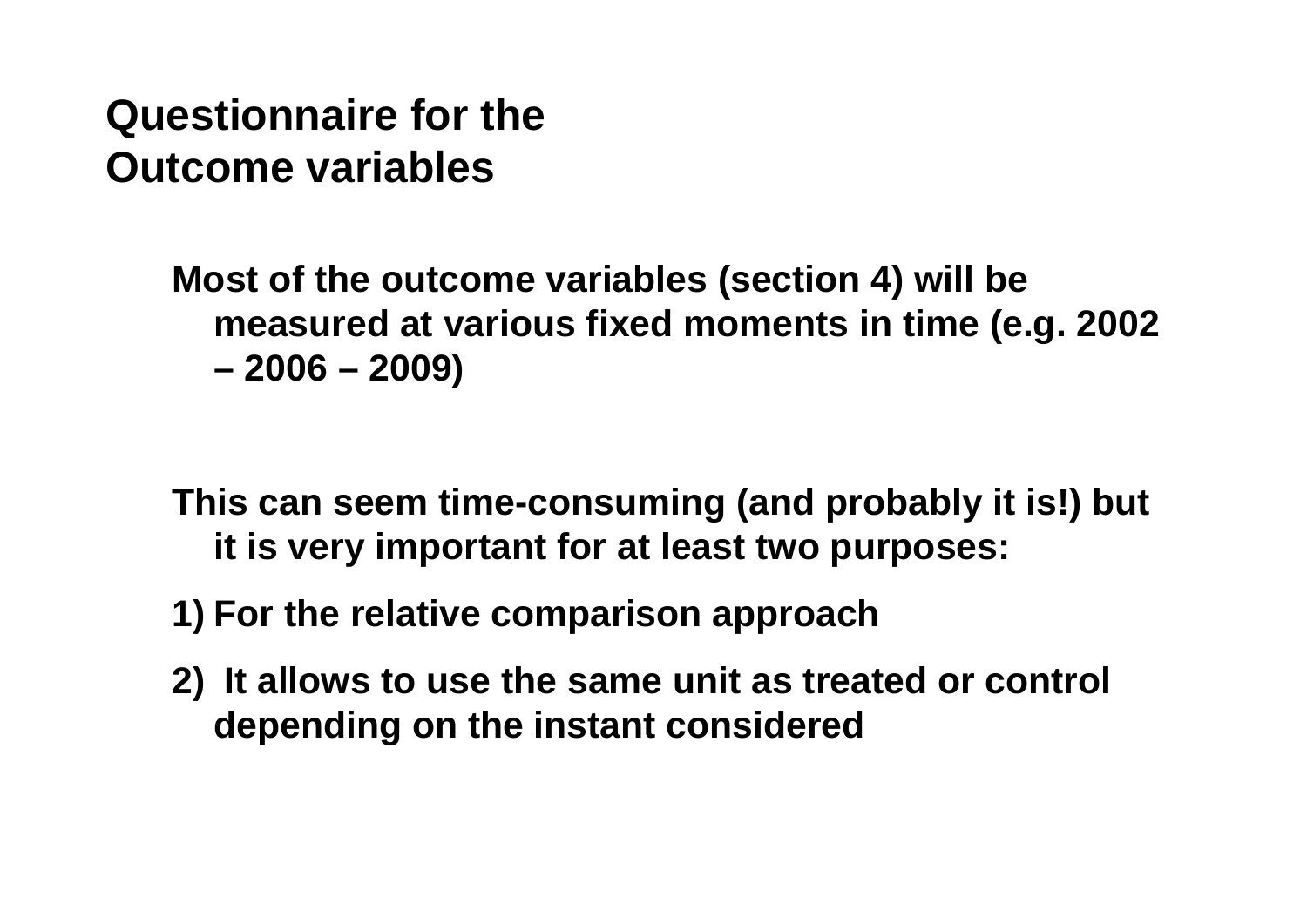#### **Impact evaluation through propensity score matching**

- In this research we assume that people joining and not joining the program can be systematically different, but that we can control for this effect using a set of variables available for both groups. This assumption (namely "unconfoundedness") requires that all variables (covariates) that could influence both outcome and the probability of participating in the CBR are observed.
- Rosenbaum and **Rubin** (1983) developed the "**propensity score**" methodology. The propensity score is defined as the probability of a unit (e.g., a PwD) being assigned to a treatment (e.g. be part of the CBR program)  $\rightarrow$ the **conditional probability, for a PwD, of joining the program**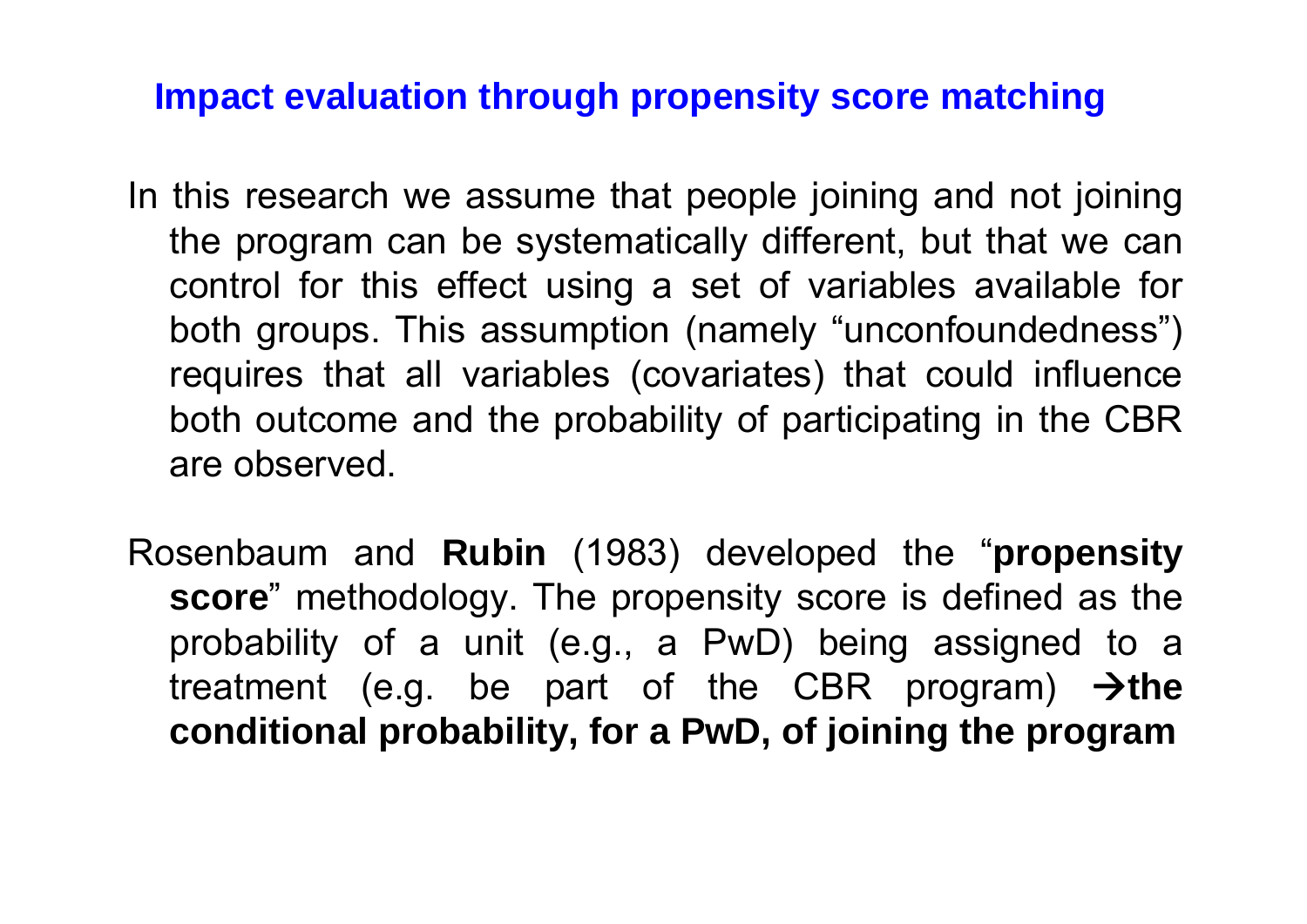#### **Impact evaluation through propensity score matching**

#### **Vector of observed covariates:**

Age GenderHousehold sizeType of disability Level of disability **Caste** Level of wealth

#### **Vector of observed covariates for community:**

Secondary school, distance to main road, hospital or clinic, size of the village, asphalted road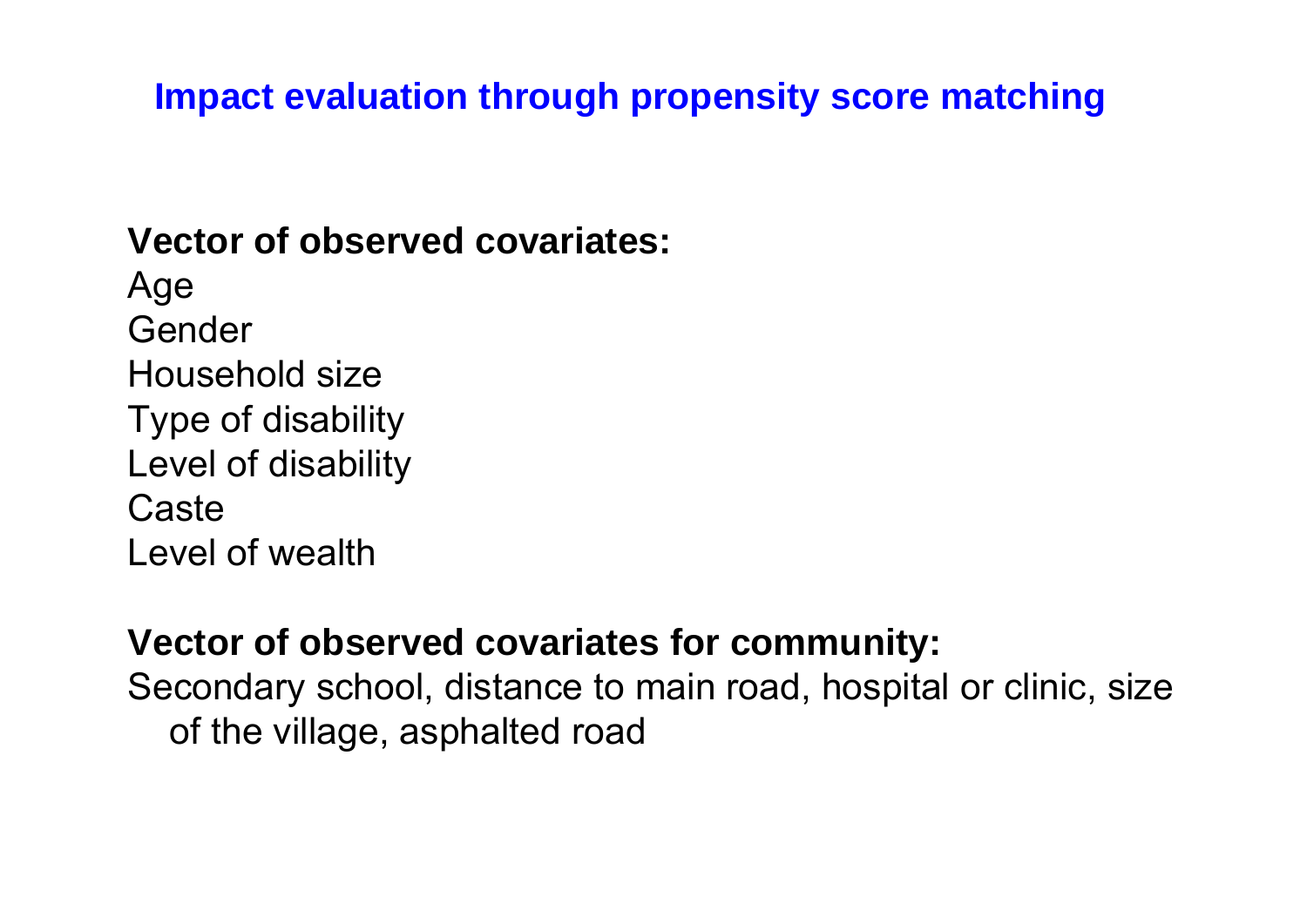### **Summary table of quantitative results using PSM**

|                      |                 | Variable (Objective            |                    |                                           |                    |
|----------------------|-----------------|--------------------------------|--------------------|-------------------------------------------|--------------------|
| <b>Dimension</b>     | <b>Question</b> | Subjective)                    | 2 YEARS            | <b>4 YEARS</b>                            | <b>7 YEARS</b>     |
| Health               | 9.2             | <b>Specialist visit</b>        | Not usable         | Not usable                                | Not usable         |
| Health               | 9.4             | Aid appliance                  | Positive and sign. | Positive and sign.                        | Positive and sign. |
|                      |                 |                                |                    |                                           | Not usable, few    |
| Education            | 10.1            | <b>Education</b>               |                    | Not usable, few data Not usable, few data | data               |
| Education            | 11.1            | <b>Job Training</b>            | Positive and sign. | Positive and sign.                        | significant        |
| Livelihood           | 11.2            | <b>Paid Job</b>                | Positive and sign. | Positive and sign.                        | Positive and sign. |
| Livelihood           | 11.4            | <b>Pension and allowances</b>  | Positive and sign. | Positive and sign.                        | Positive and sign. |
| Livelihood           | 11.5            | Loan                           | Not usable         | Not usable                                | Not usable         |
| Social Inclusion     | 12.2            | <b>Marriage</b>                | NO effect          | NO effect                                 | NO effect          |
| Health               | 13.2            | <b>Disability Cert.</b>        | Positive and sign. | Positive and sign.                        | Positive and sign. |
| Livelihood           | 13.2            | Disab id                       | Positive and sign. | Positive and sign.                        | Positive and sign. |
| <b>Immaterial WB</b> | 12.1            | <b>Friends</b>                 | Positive and sign. | Positive and sign.                        | Positive and sign. |
| <b>Immaterial WB</b> | 14.1            | Going out without shame        | Positive and sign. | Positive and sign.                        | Positive and sign. |
| Immaterial WB        | 14.2            | Respected                      | Positive and sign. | Positive and sign.                        | Positive and sign. |
| Empowerment          | 14.3            | Participation in Community     | Positive and sign. | Positive and sign.                        | Positive and sign. |
| Empowerment          | 14.4            | <b>Partipication in Family</b> | Positive and sign. | Positive and sign.                        | Positive and sign. |
| Personal practical   |                 |                                |                    |                                           |                    |
| autonomy             | 14.5            | Clean&Tidy                     | Positive and sign. | Positive and sign.                        | Positive and sign. |
| <b>Immaterial WB</b> | 14.6            | Leisure                        | Positive and sign. | Positive and sign.                        | Positive and sign. |
| Immaterial WB        | 14.7            | <b>QoL Satisf. Life</b>        | Positive and sign. | Positive and sign.                        | Positive and sign. |
| Immaterial WB        | 14.8            | <b>QoL Satisf. Health</b>      | Positive and sign. | Positive and sign.                        | Positive and sign. |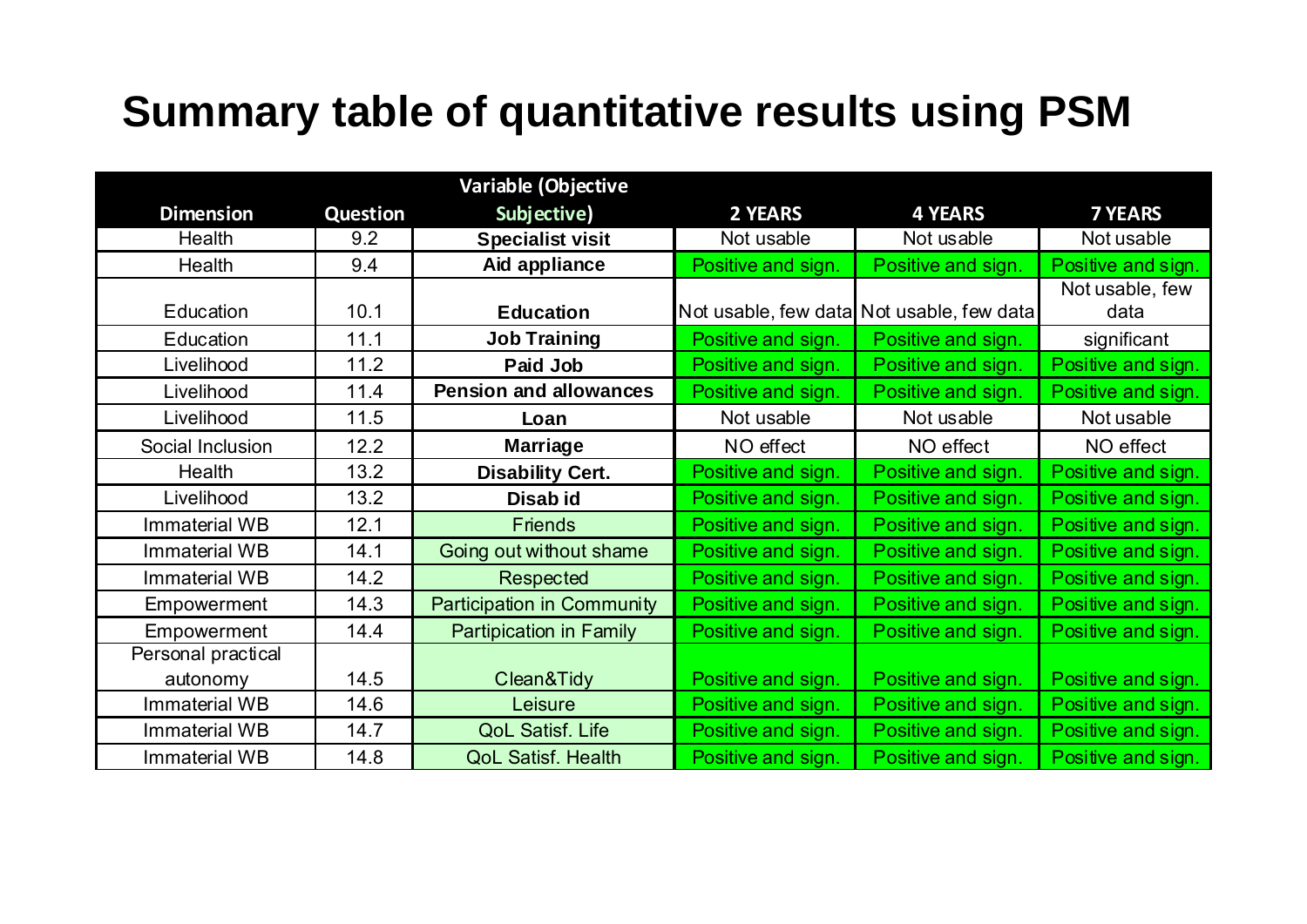## **Conclusions** (India)

Our results show that CBR programs have an overall positive and significant impact on the health, livelihood, social participation and empowerment of participants with disabilities, especially after four years of CBR activities.

Different impact for different disabilities

Since there are still no universally agreed criteria for the evaluation of CBR programmes (Finkenfugel et al., 2007), we propose a technique based methodologically on propensity score matching and theoretically both on the capability approach (Sen, 1999; Nussbaum, 2000) and CBR matrix (developed by WHO: health, education, work, empowerment and social participation, WHO et al 2010).

In a capability approach perspective, this signifies an increase in opportunities for people with disabilities to conduct the life they value which includes dignity, respect and social participation.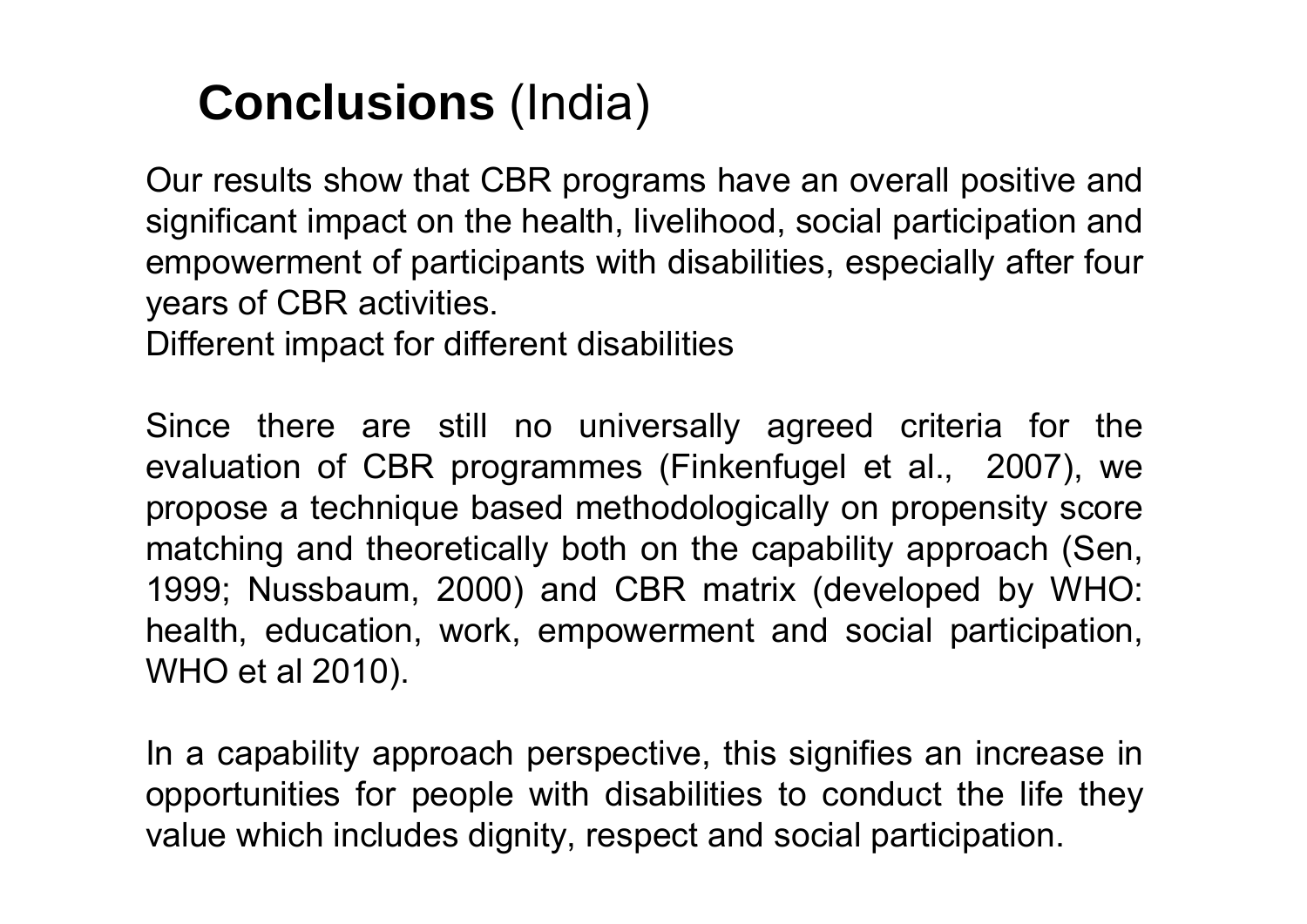## **4. Case study: impact evaluation of a CBR program on PwD in West-Nile (Uganda)**

*Promoted by the Italian well-known NGO Doctors with Africa CUAMM with ASL 7 Siena*  Funding of orthopedic workshops (labs for production of prothesis and orthesis), and purchase of epilepsy drugs Training of physiotherapists and community workers assisting people with disability and carrying out communication campaigns

Role of COMBRID (Friends of Disability, i.e. local NGO)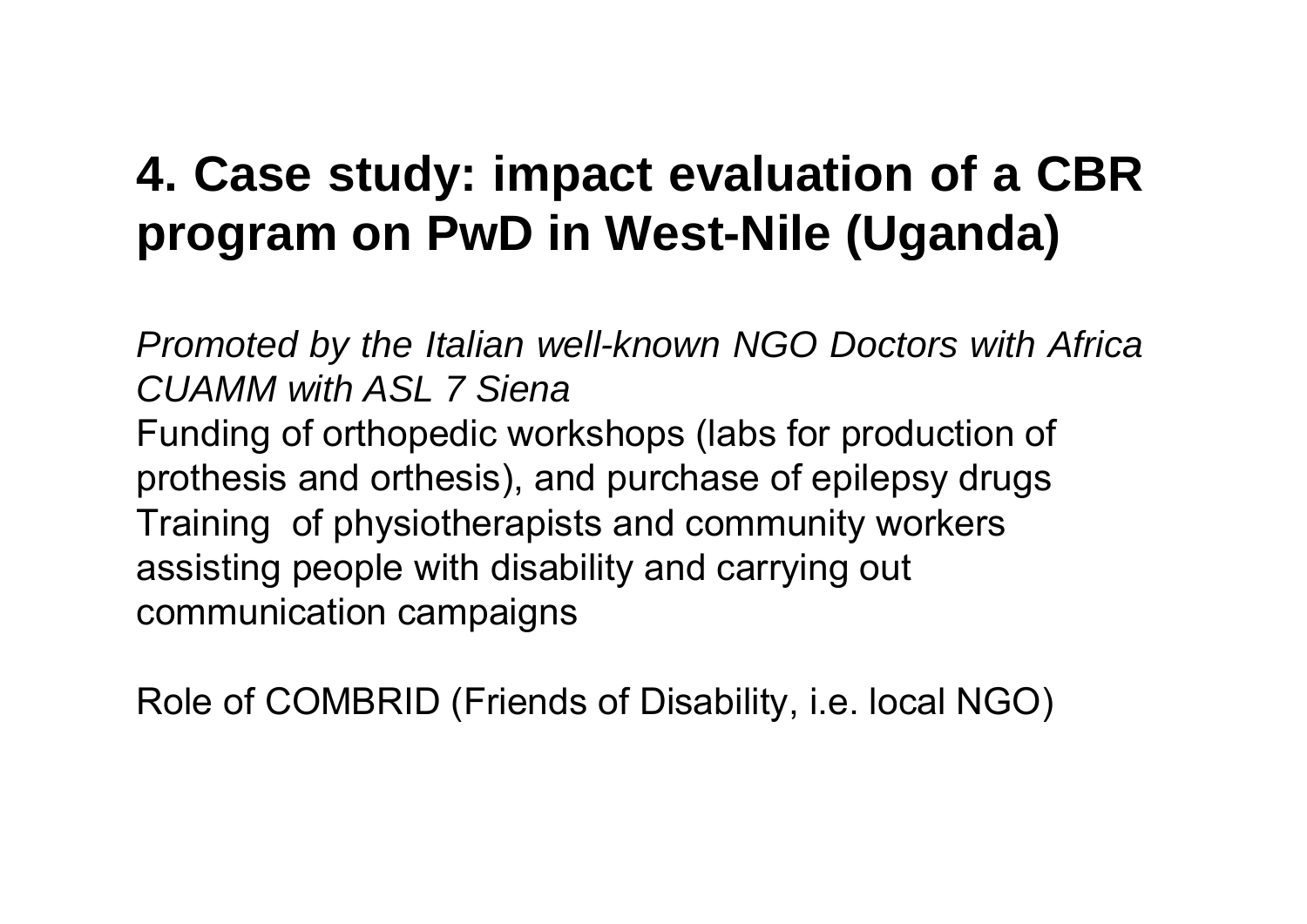### L'area dell'intervento

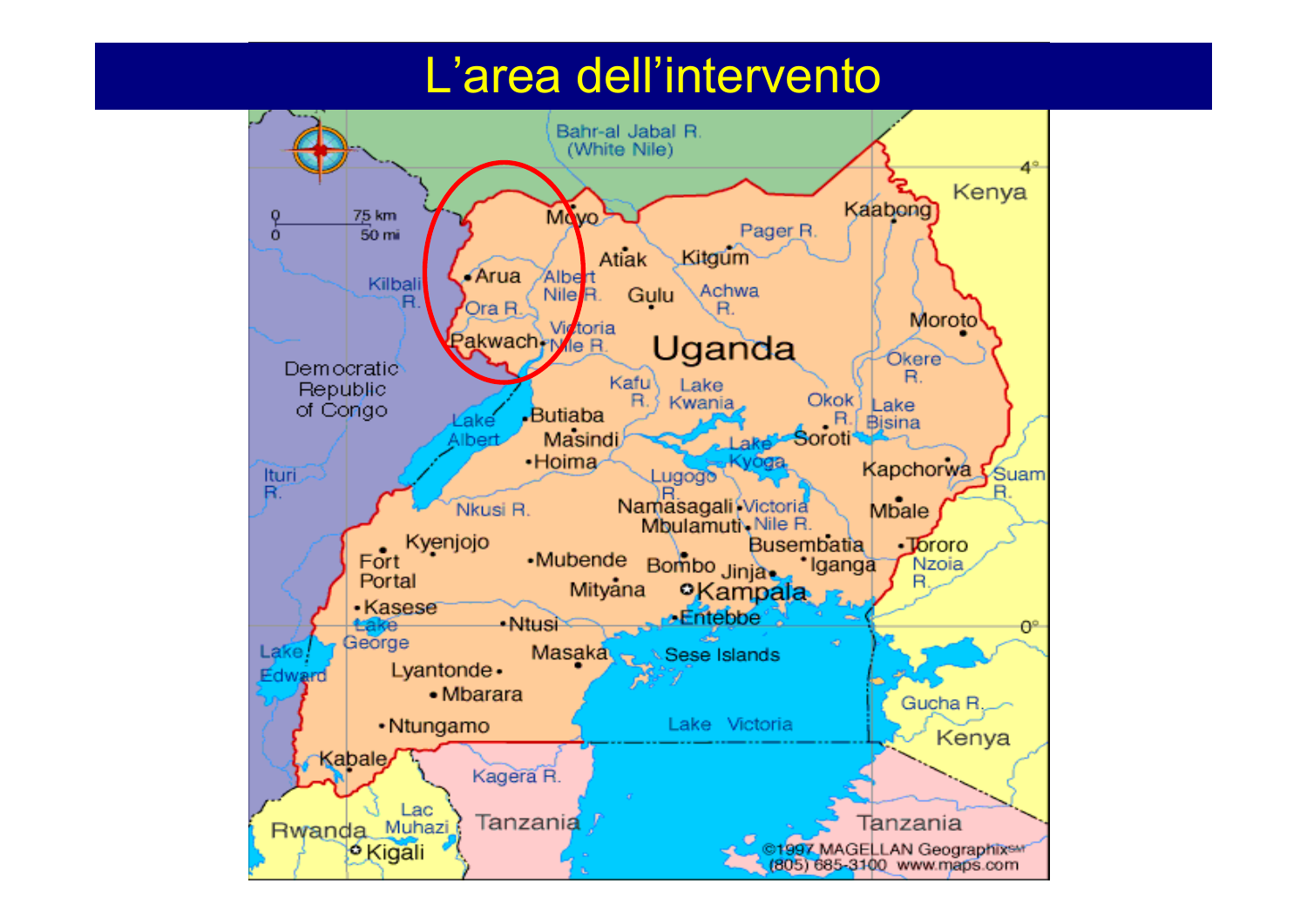### **Good Practices in West-Nile**

- **Cuamm Doctors with Africa**
- -**COMBRID Friends of Disability Local NGO**

Mobile clinics for epilepsy

**Network of CBR workers**

**CBR activities**

**Information**

**Fight stigma** 

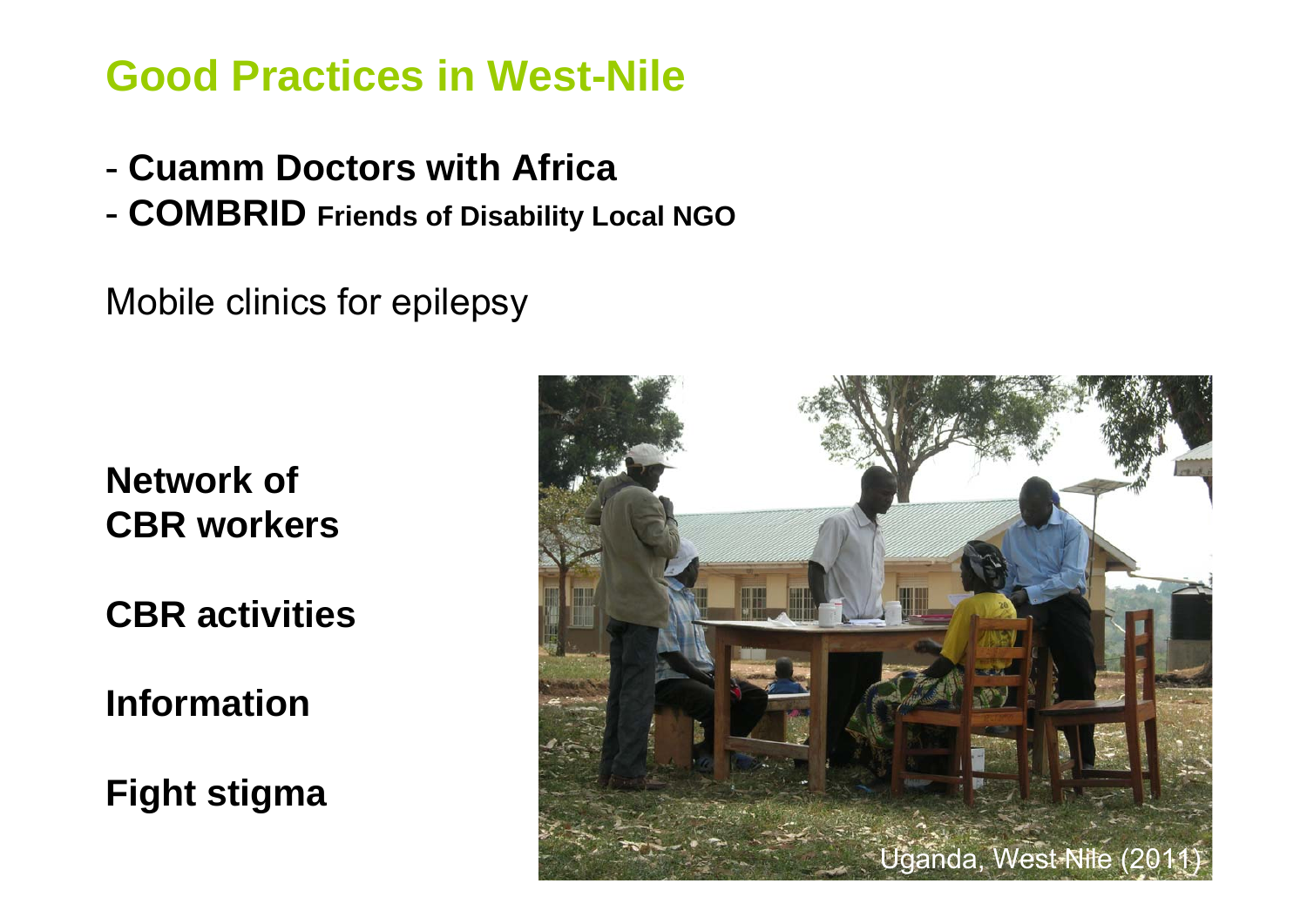### **Qualitative methods to explore the potential outcome variables and causes**



#### **In depth interviews**

Elena Como interviews Local expert Patrik Pariyo Causes and conceptualizing the dimensions of the analysis and ranking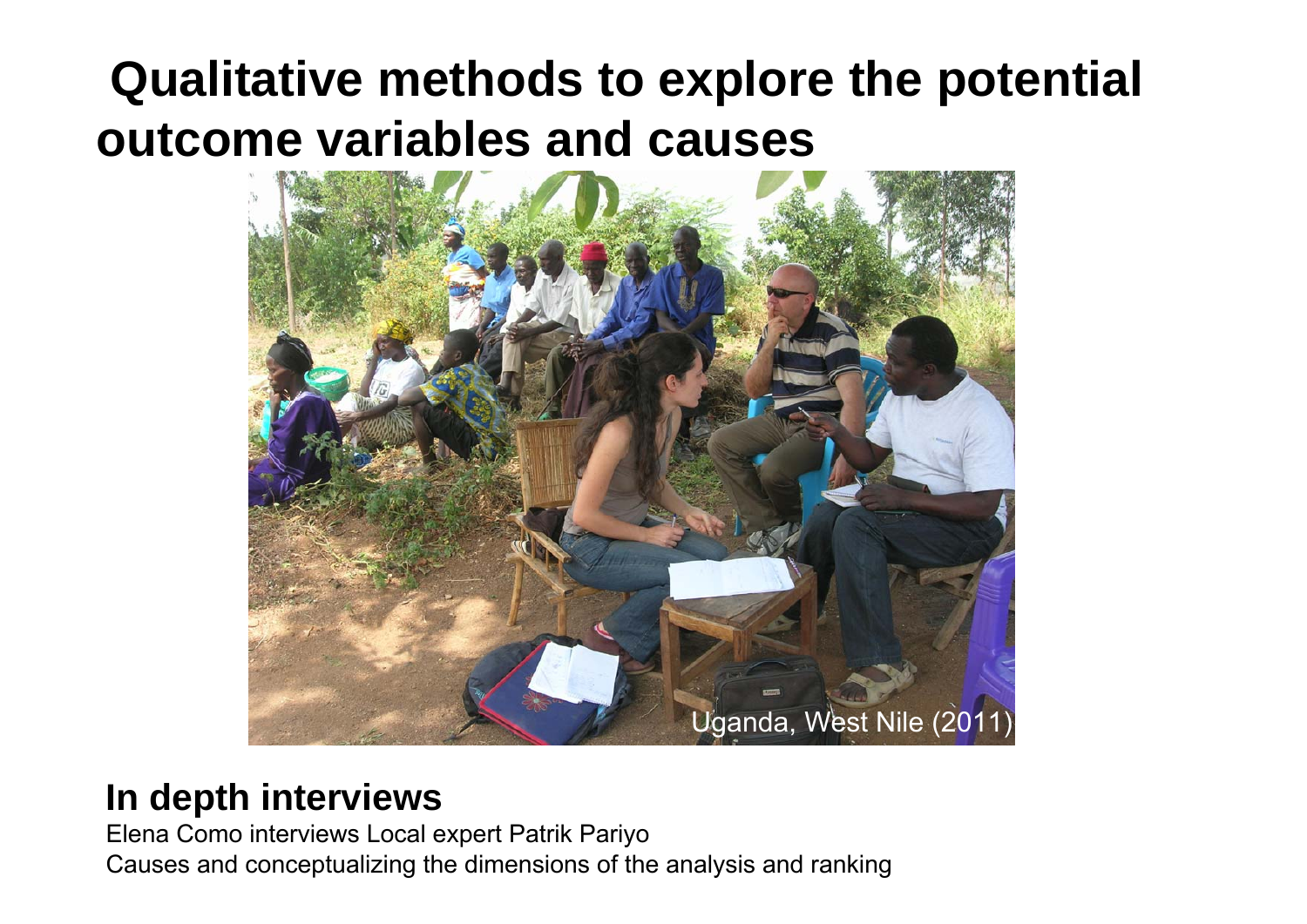

#### **Participatory Rural Appraisal**

**Focus group discussion** (FGD), Local expert Ismael Tuku and Mario Biggeri Conceptualizing the dimensions of the analysis and ranking, main issues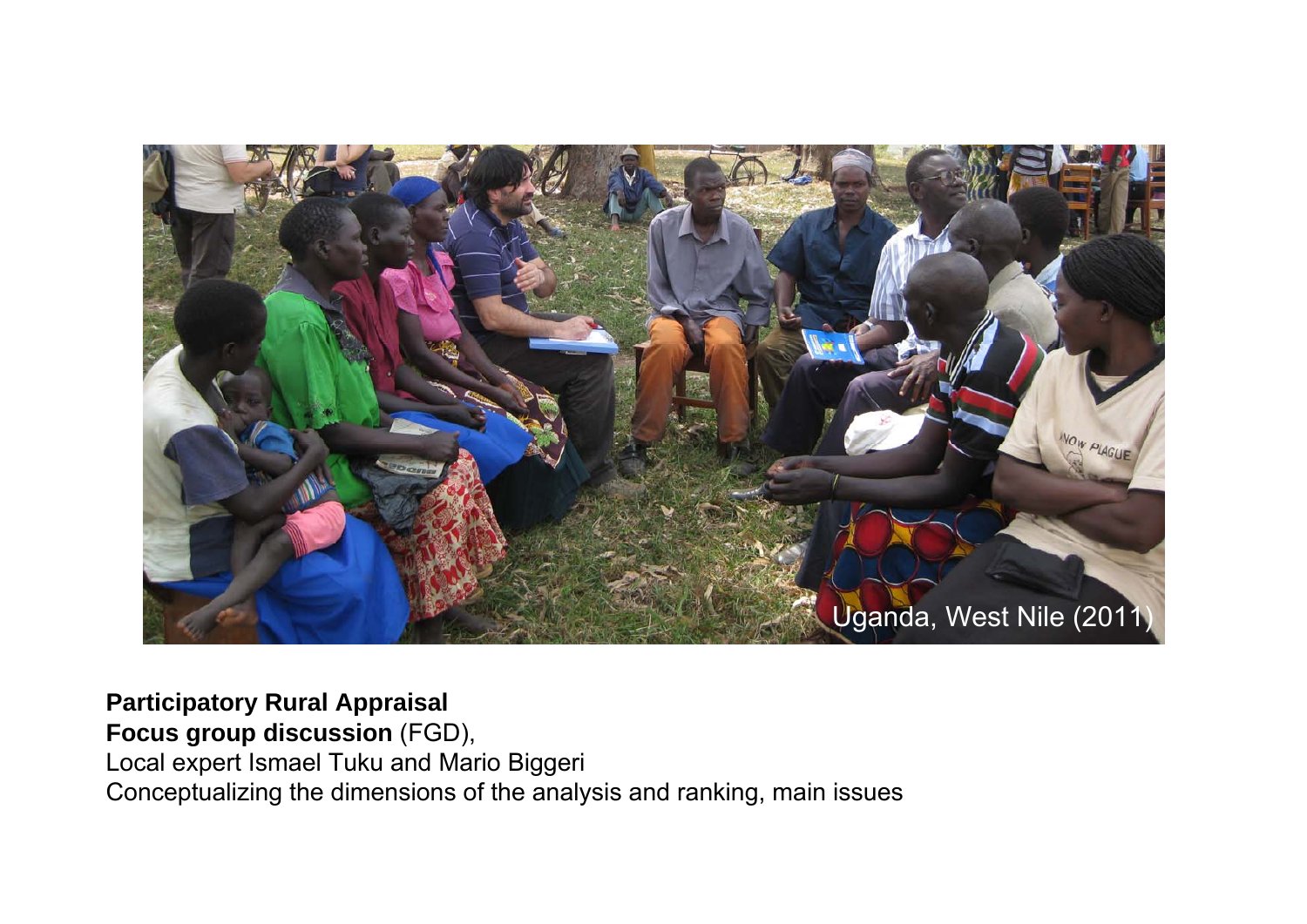### **Structured FGD with baseline and comparison group**

- **i) Familiarize the participant with the dimensions**
- **ii) familiarize with marking**
- **iii)validate the dimensions using a benchmark (column)**
- **iv) partial ranking of the dimensions (three most relevant)**
- **v) validate different opportunities for different characters**
- **vi) significance/attribution to the program by dimensions and by characters**
- **vii) validate the whole the exercise by commenting it**

Three persons are necessary:

One facilitator, One to note taking, One to help facilitators

Time: from 2 hours to 4 hours depending on the n dimensions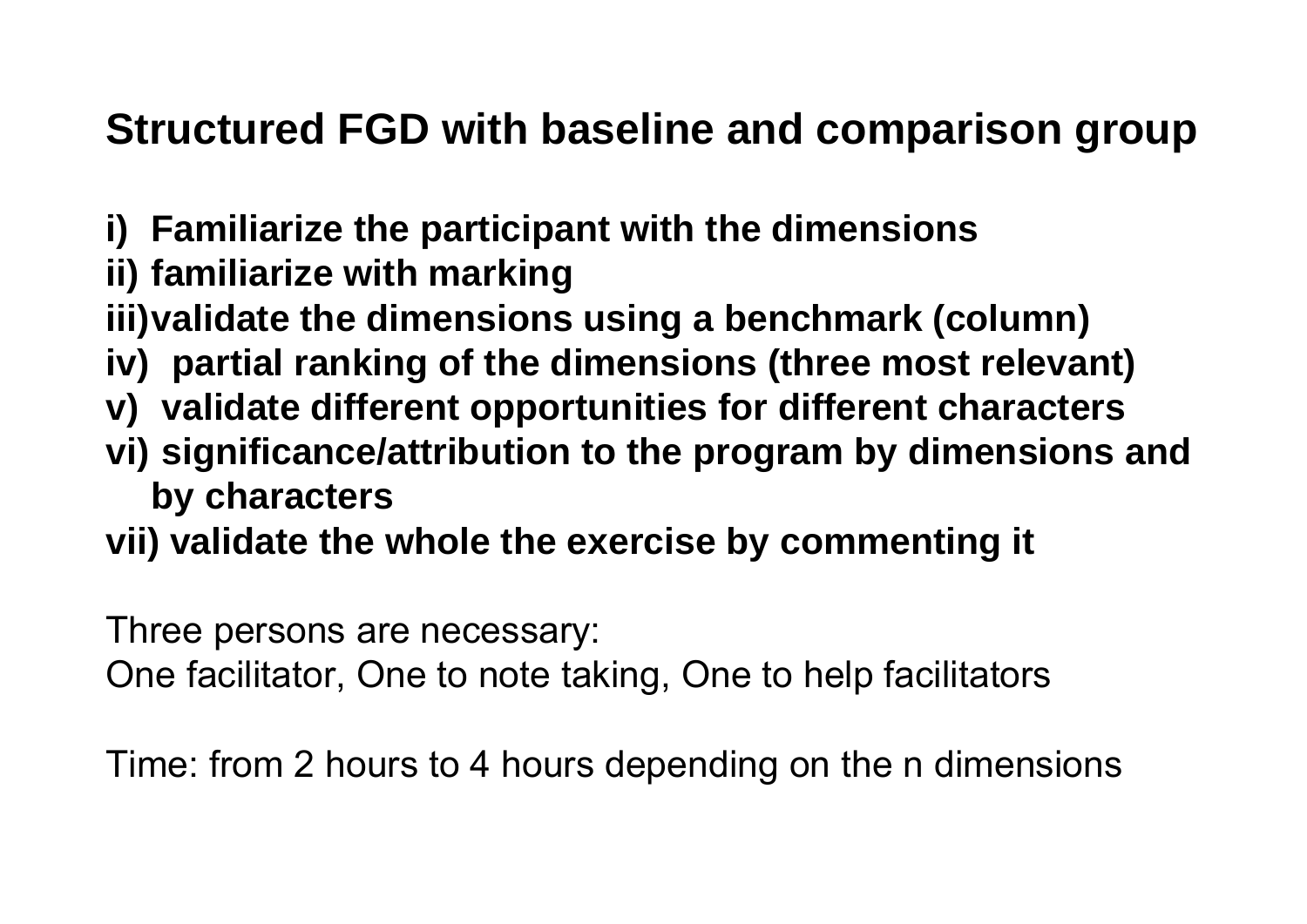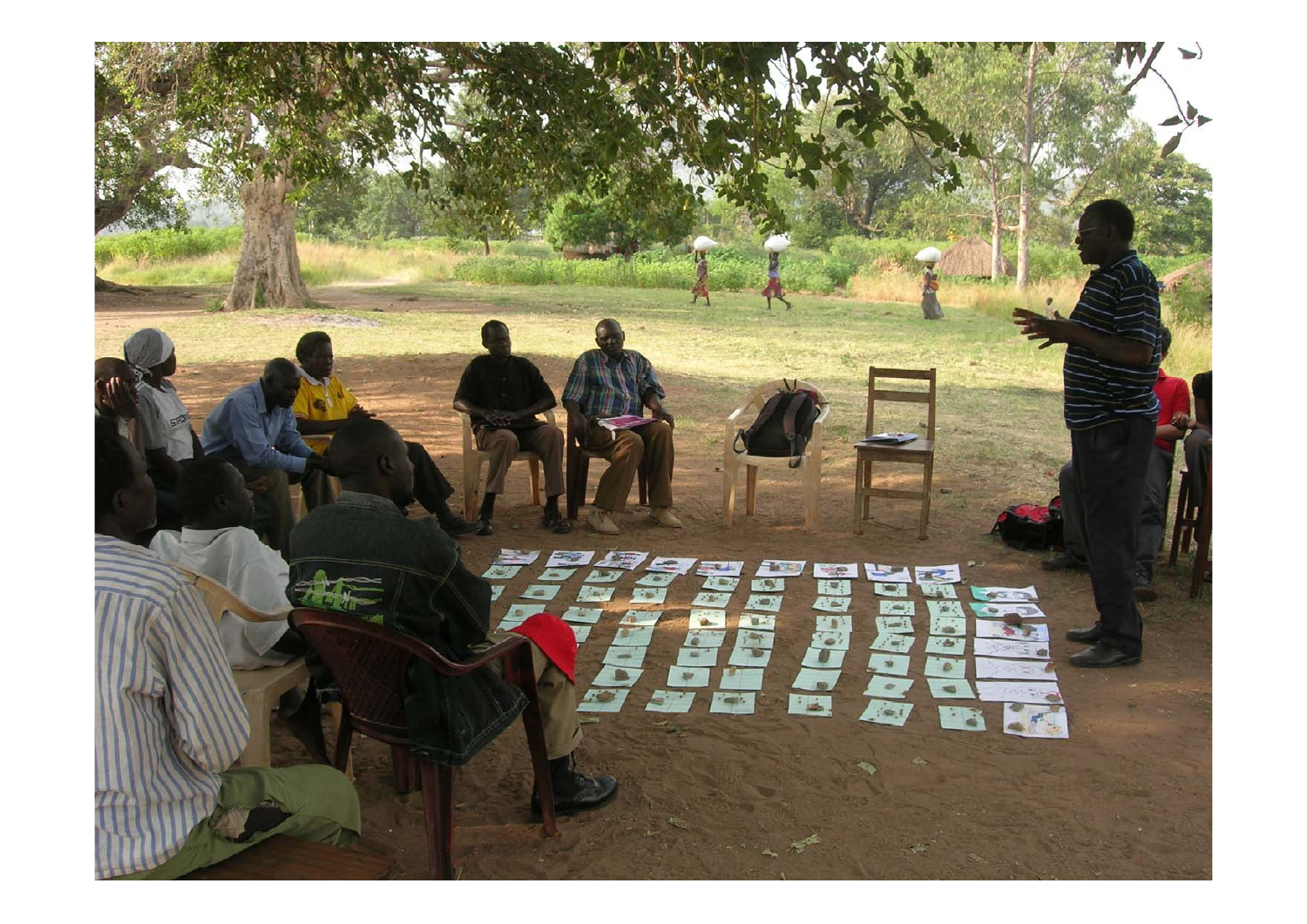## **Conclusions (Uganda)**

Our results show that CBR programs have an overall positive and significant impact on the health, livelihood, social participation and empowerment of participants with disabilities

Different impact for different disabilities:

- 1.High impact for physical disabilities;
- 2.High impact for visual disabilities;
- 3.Very low impact for mental disabilities;
- 4.High impact for epilepsy.

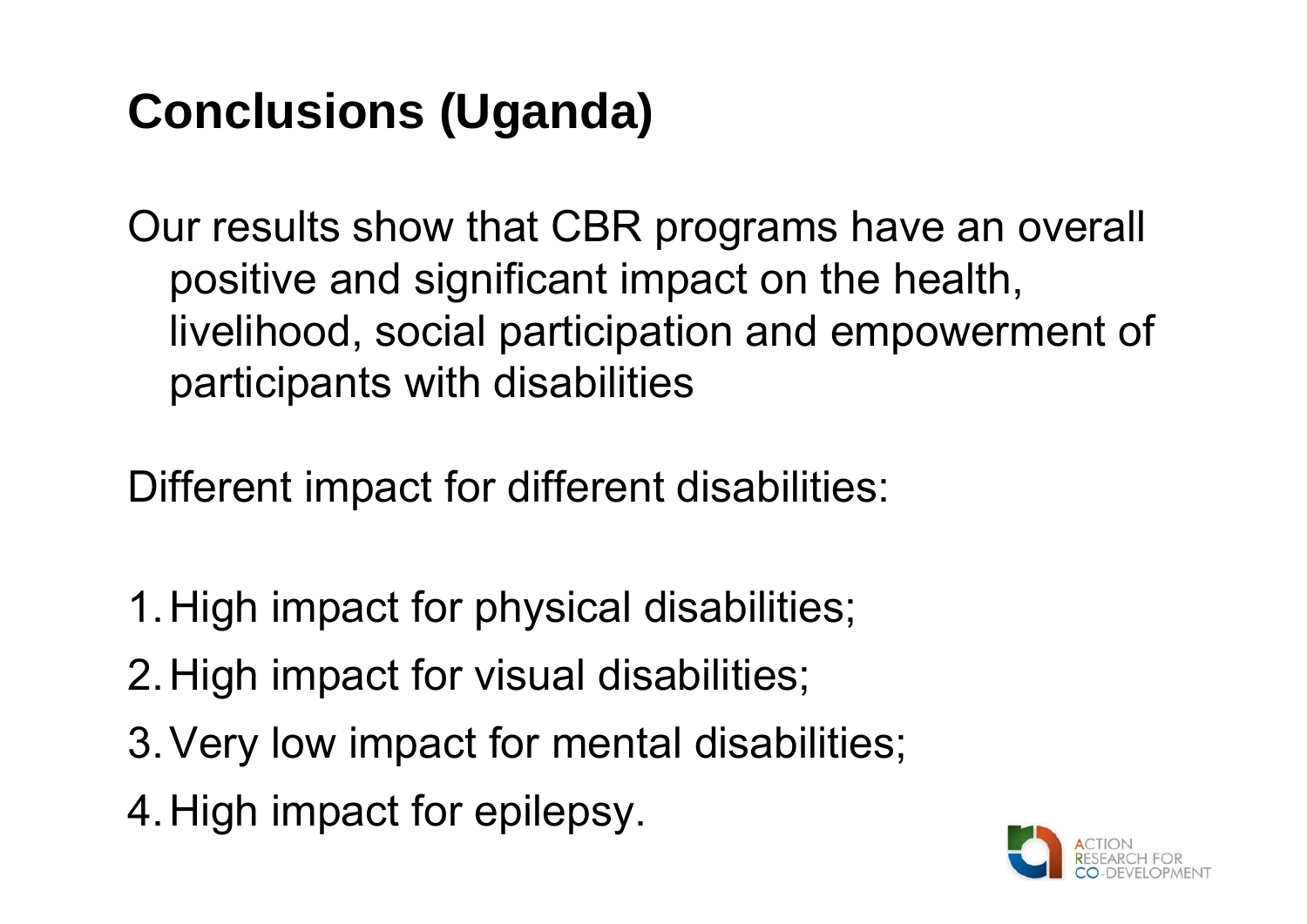## **5. General conclusions**

#### FINDINGS

• CBR results were incredible good in India and Uganda in the area covered by the research

•A mixed methods procedure, bridging between the qualitative and the quantitative, allows to create a positive strong and continuous synergy

• The procedure allows to triangulate findings achieved through qualitative and quantitative methods where qualitative methods have a central role for some dimensions and community aspects

• The results of the mixed methods procedure presented here are quite encouraging and replicable for different issues and enforceable in different contexts